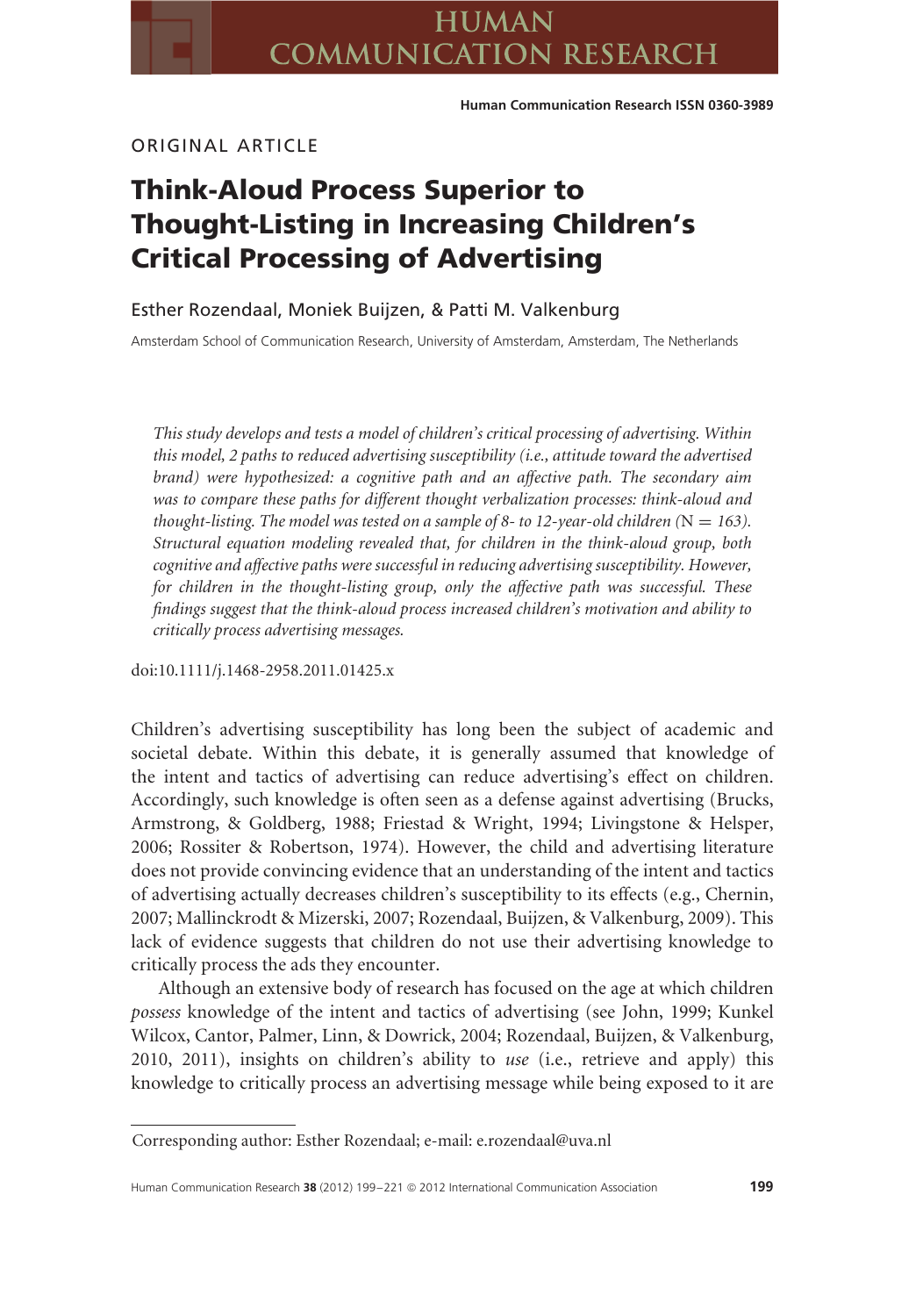still scarce. To our knowledge, only Brucks et al. (1988) have explicitly investigated this crucial skill. They examined 9- to 10-year-old children's thoughts while watching television commercials and found that children generated critical thoughts about the commercials (e.g., ''This ad tricks people'' and ''Ads don't tell the truth'') only when given a cue to retrieve their knowledge of advertising from memory. This is in line with developmental and information processing theories (John, 1999; Moses & Baldwin, 2005; Roedder, 1981) suggesting that children between the ages of 8 and 12 years are still developing the cognitive abilities to retrieve and apply previously stored knowledge spontaneously and, instead, are able to do so only when triggered by a cue.

Although the critical thoughts produced by the children in Brucks et al.'s (1988) study revealed an effort to defend against advertising's persuasive appeal, the authors did not investigate the effectiveness of these efforts in reducing children's susceptibility to advertising's effects. The aim of this study, therefore, is to establish the role of children's critical thoughts in their susceptibility to advertising effects. Specifically, we investigate whether 8- to 12-year-old children produce critical thoughts during exposure to a television advertisement and, in turn, whether these critical thoughts lead to a reduced attitude toward the advertised brand. We focus on brand attitude as an indicator of advertising susceptibility as this is considered one of the most important predictors of the behavioral outcomes of advertising exposure, such as purchase intent and consumption (see Brown & Stayman, 1992; Phelps & Hoy, 1996). By investigating the link between children's critical thoughts and advertising effects, this study provides important insights into children's ability to defend against the persuasive appeal of advertising.

The secondary aim of this study is to explore the extent to which two different thought verbalization processes (i.e., thought-listing and think-aloud) yield similar results. Thought-listing requires participants to *retrospectively* provide verbal reports of the thoughts they experienced while performing a specific task (e.g., viewing a commercial), and think-aloud requires participants to verbalize their thoughts while *simultaneously* performing the task. There are important mechanistic differences between thought-listing and think-aloud, which may affect children's critical processing of advertising. For instance, prior research in the field of child psychopathology has revealed that while children were able to engage in the thought-listing and thinkaloud processes, the type and amount of thoughts produced differed for each process (Lodge, Tripp, & Harte, 2000). In addition, the methodological literature suggests that thought-listing and think-aloud can differentially affect the ongoing cognitive process, which may potentially change the outcome of the process (Ericsson & Simon, 1993; Shapiro, 1994; Van Someren, Barnard, & Sandberg, 1994). For example, Russo, Johnson, and Stephens (1989) found that participants who engaged in the thinkaloud process while performing a problem-solving task (e.g., anagram) performed less accurate than participants who engaged in the thought-listing process. Therefore, in this study, we explore whether thought-listing and think-aloud differentially affect (a) the type and amount of thoughts that children report and (b) the way they process a television advertisement.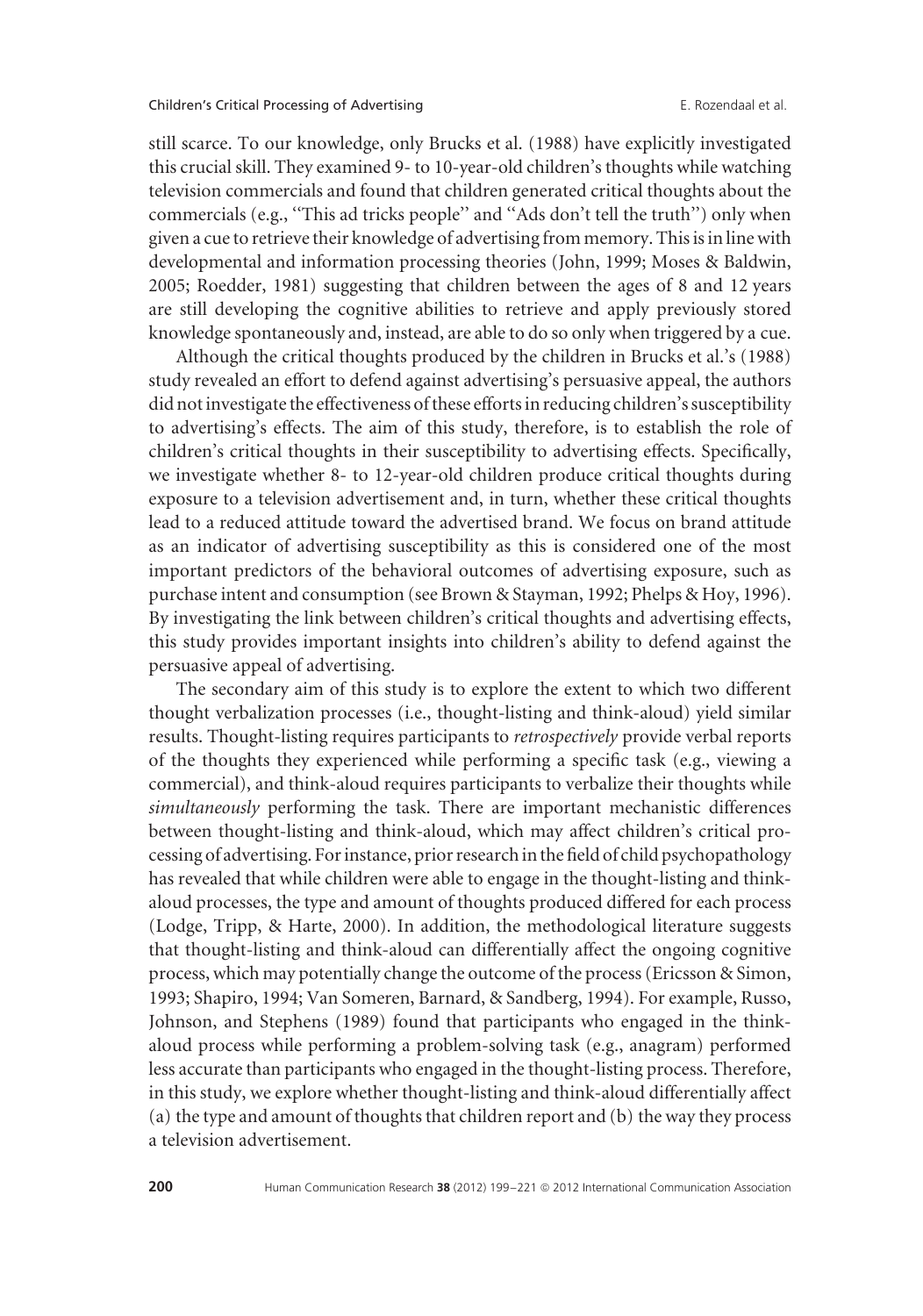### **A conceptual model of children's critical processing of advertising**

The primary aim of this study is to investigate the role of children's critical thoughts in reducing their susceptibility to advertising. For this purpose, we provide a conceptual model that explains how children's critical thoughts while watching television advertising may reduce their advertising susceptibility, defined as attitude toward the advertised brand. The adult persuasion literature shows that thoughts that are evoked during advertising exposure play an important role in the formation of brand attitudes. However, it has been demonstrated that ad-evoked thoughts do not influence the attitude toward the advertised brand directly, but indirectly through the attitude toward the advertisement (e.g., Batra & Ray, 1986; Brown & Stayman, 1992; Homer, 2006; MacKenzie, Lutz, & Belch, 1986; Wright, 1980). In other words, the impact of ad-evoked thoughts on brand attitude is mediated by the attitude toward the advertisement. We believe that these insights are relevant not only for explaining how thoughts that arise during advertising exposure can establish persuasion but also for understanding how these thoughts can play a role in defending against it. In this study, we therefore draw on these insights to anticipate that the critical thoughts children have while viewing television advertising will reduce their brand attitude by decreasing their attitude toward the advertisement.

In both the adult and child persuasion literature, attitude toward the ad is thought to have a cognitive component and an affective component (Burton & Lichtenstein, 1988; Celuch & Slama, 1995; D'Alessio, Laghi, & Baiocco, 2009; Derbaix & Pecheux, 2003). The cognitive component is often defined as beliefs of an advertisement and the affective component as liking of an advertisement. On the basis of this two component attitude model, we anticipate that there are two paths from children's critical thoughts to reduced brand attitudes: a cognitive path and an affective path, mediated by the cognitive and affective components of the attitude toward the ad, respectively. The model is presented in Figure 1. The cognitive path is represented by arrows 1a, 1b, and 1c, and the affective path by arrows 2a and 2b. We will elaborate on both paths below.



**Figure 1** Conceptual model of children's critical processing of advertising.

Human Communication Research **38** (2012) 199–221 © 2012 International Communication Association **201**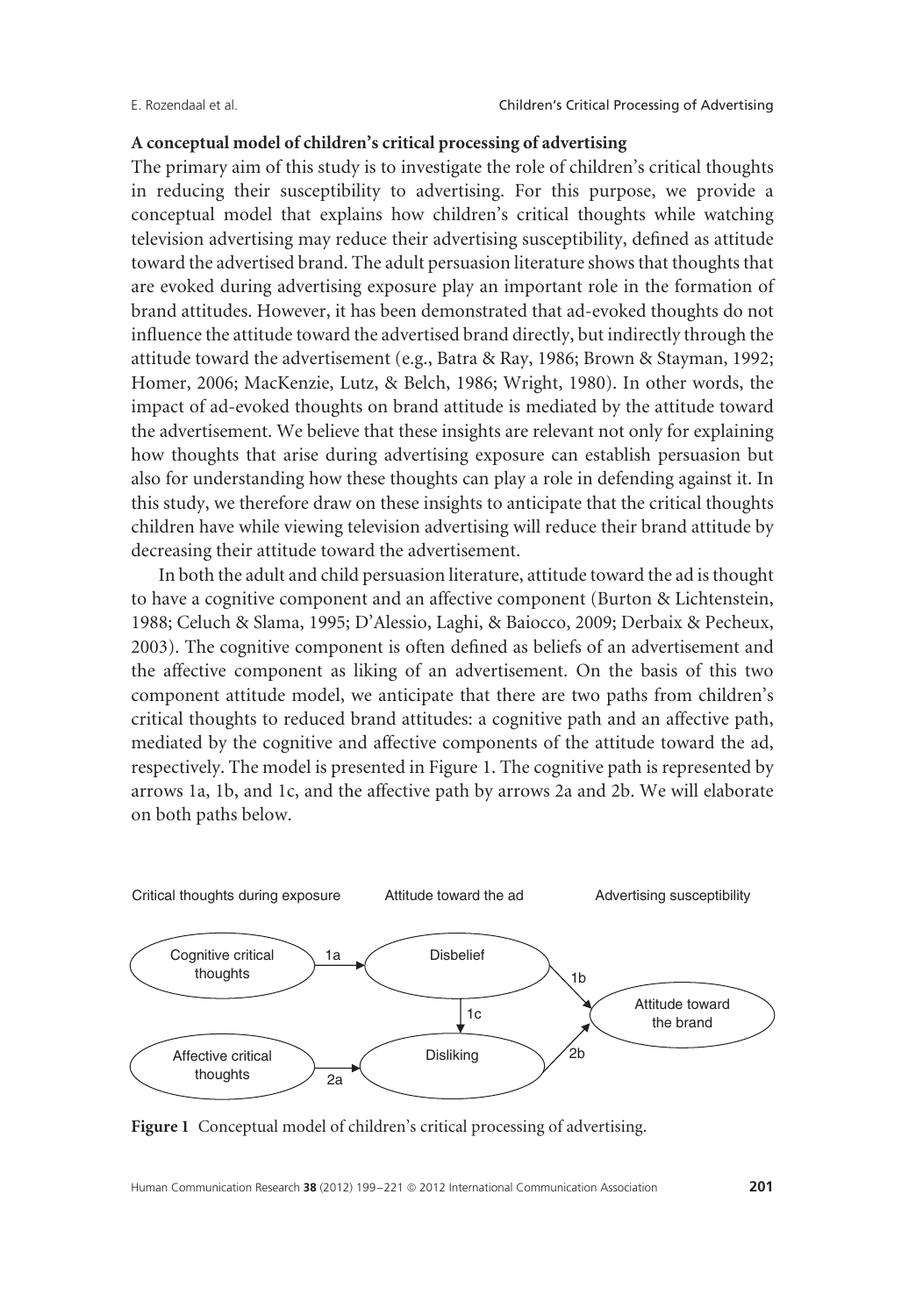# *Cognitive path to reduced advertising susceptibility*

The cognitive path incorporates the impact of children's cognitive critical thoughts on their attitude toward the advertised brand. Cognitive critical thoughts include any critical thoughts occurring while processing advertising that are based on cognition. Such thoughts require children to utilize prior knowledge, in that they must retrieve pre-existing knowledge from memory and apply this to the content of the advertising message (Brucks et al., 1988; Friestad & Wright, 1994, Wright, 1973). For example, when exposed to an advertisement, children may use their advertising knowledge to construct thoughts that explicitly express an awareness and understanding of its intent and persuasive tactics (e.g., ''they want children to ask their parents for this doll") or that are negative toward the advertisement (e.g., "ads don't tell the truth").

We anticipate that the path from cognitive critical thoughts to reduced brand attitude will be mediated by the cognitive component of attitude toward the advertisement, that is, the beliefs children have about an advertisement. However, because the focus of our model is to explain how critical thoughts can inhibit the ad-induced formation of brand attitude rather than enhance it (as is the case in the persuasion literature), we use the opposite construct of belief to conceptualize the cognitive component of ad attitude. That is, in our model the cognitive component of attitude toward the ad is conceptualized as children's disbelief of the advertisement. We hypothesize:

H1: Cognitive critical thoughts lead to increased disbelief of the advertisement (path 1a), which in turn decreases the attitude toward the advertised brand (path 1b).

### *Affective path to reduced advertising susceptibility*

The affective path includes the impact of children's affective critical thoughts on their attitude toward the advertised brand. Affective critical thoughts include thoughts occurring while processing advertising that express negative effect toward the advertisement, the advertised product or brand, or toward advertising in general. Typical examples include ''yuck!,'' ''this is stupid!,'' and ''I don't like this'' (Brucks et al., 1981; Jacks & Cameron, 2003; Zuwerink & Devine, 1996). We anticipate that the path from affective critical thoughts to brand attitudes will be mediated by the affective component of attitude toward the advertisement, that is, children's liking of an advertisement (D'Alessio, Laghi, & Baiocco, 2009; Derbaix & Pecheux, 2003). Because the focus of our model is on inhibiting rather than enhancing the formation of brand attitudes, we use the opposite construct of liking to conceptualize the affective component of ad attitude. That is, in our model, the affective component of attitude toward the ad is conceptualized as children's disliking of the advertisement. We hypothesize:

H2: Affective critical thoughts lead to increased disliking of the advertisement (path 2a), which in turn decreases the attitude toward the advertised brand (path 2b).

Finally, the child persuasion literature shows that children who disbelieve the advertisement will like it less (Buijzen, 2007). Therefore, we hypothesize: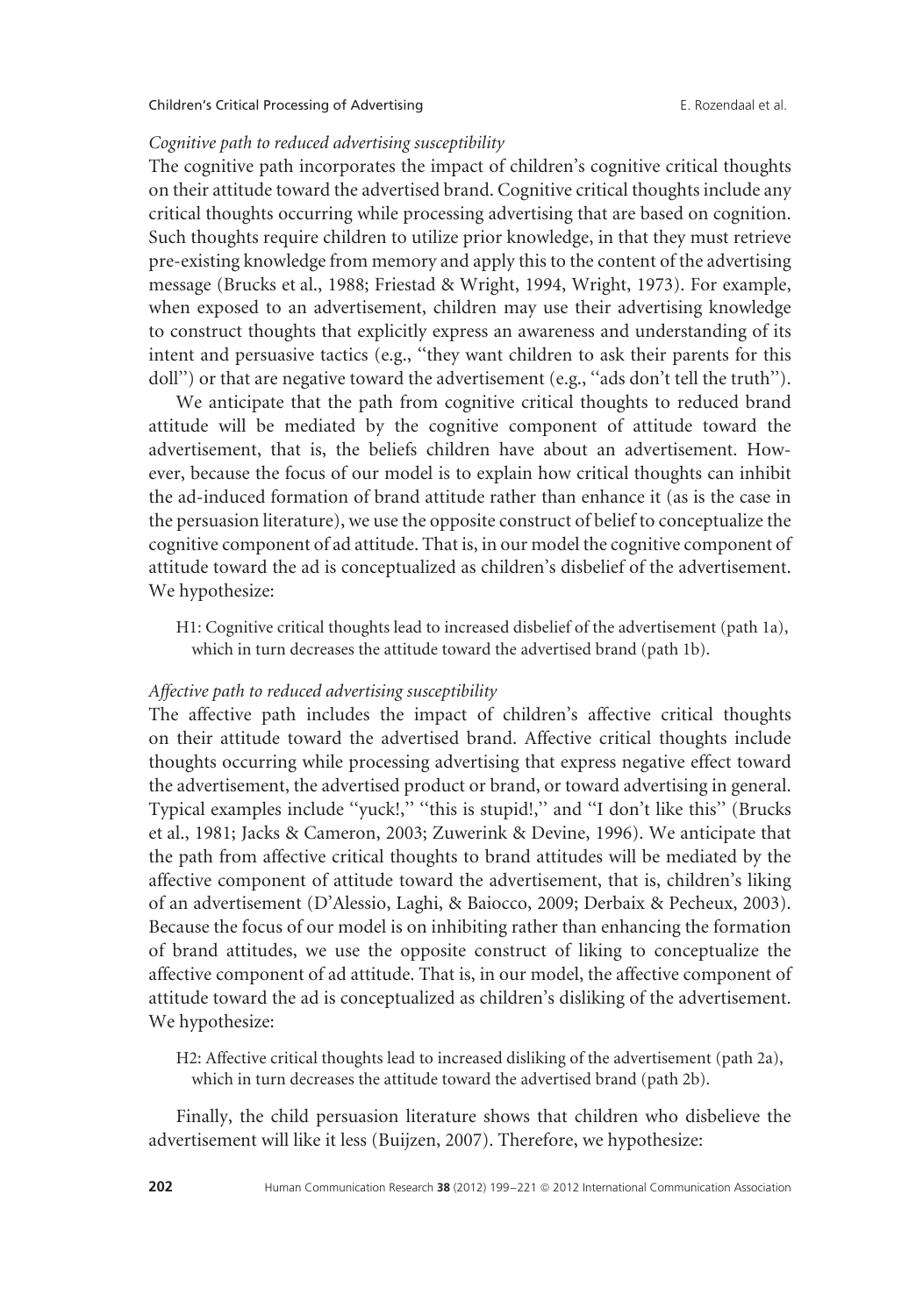H3: Disbelief of the advertisement leads to increased disliking of the advertisement (path 1c).

### **Comparing thought verbalization processes**

The secondary aim of this study is to compare two different thought-verbalization processes (i.e., thought-listing and think-aloud). *Thought-listing* (e.g., Cacioppo & Petty, 1981; Ericsson & Simon, 1993; Shapiro, 1994; Wright, 1973) requires participants to retrospectively provide verbal or written reports of the thoughts they experienced during advertising exposure. An important disadvantage of thoughtlisting is that it may be difficult for individuals to accurately remember the thoughts experienced while performing a task (e.g., processing a television advertisement). Retrospection implies that information must be retrieved from long-term memory and then verbalized, which may be particularly difficult for 8- to 12-year-old children. As a consequence, children may fail to report thoughts they had while viewing the advertisement or may report false memories, whereby thoughts that did *not* actually appear are retrieved as if they did (Van Someren et al., 1994).

In the *think-aloud*, thought verbalization process (e.g., Ericsson & Simon, 1993; Genest & Turk, 1981; Shapiro, 1994) participants are asked to verbalize their thoughts while simultaneously performing a specific task. Compared to thought-listing, this technique has the advantage of providing an ongoing record of thoughts and thus reduces potential memory bias. However, because think-aloud is a concurrent technique, it may interfere with the ongoing cognitive process (e.g., processing a commercial). That is, prompting participants to report what they are thinking may introduce additional cues in working memory. This may lead to the retrieval of information from long-term memory (which otherwise would remain inactive) which may push current information out of working memory, disturbing and potentially changing the process (Van Someren et al., 1994).

In conclusion, there are important mechanistic differences between the thoughtlisting and think-aloud processes that may influence (a) the type and amount of the thoughts that children report and (b) the way they process an advertisement, which, in turn, may lead to different outcomes. Prior research in the field of child psychopathology revealed that think-aloud yielded more thoughts than thoughtlisting (Lodge et al., 2000). More specifically, it was found that think-aloud may increase children's access to their thoughts, resulting in a greater number of thoughts. On the basis of this earlier literature, we hypothesize:

H4: Think-aloud elicits more cognitive and affective critical thoughts than thought-listing.

In addition, it is suggested that think-aloud affects the ongoing cognitive process thereby potentially changing the outcome of that process (Ericsson & Simon, 1993; Shapiro, 1994; Van Someren et al., 1994). For this study, this would imply that instructions to encourage children to think-aloud while viewing an advertisement may function as a cue to increase their motivation and ability to allocate greater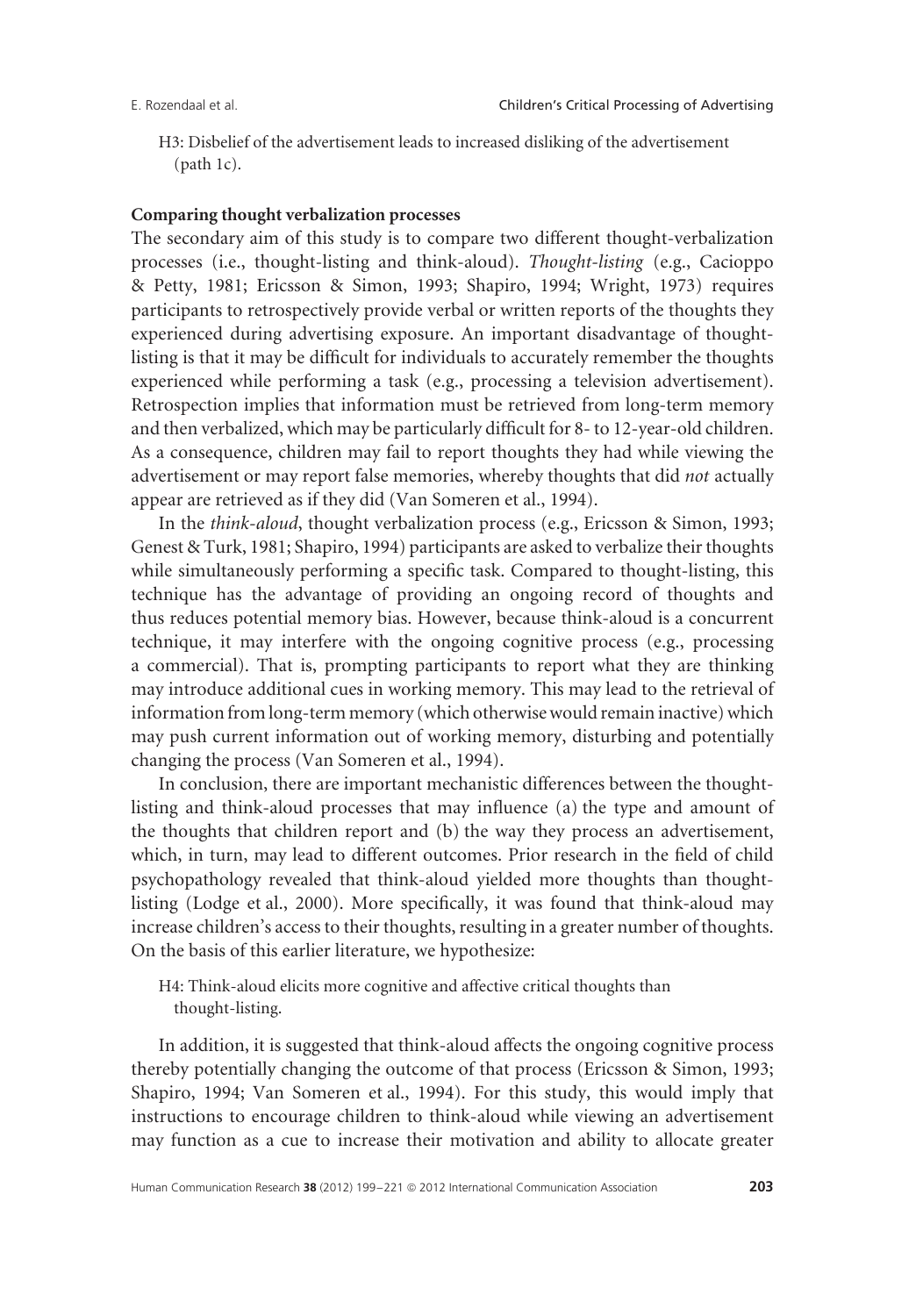cognitive resources to the three subprocesses involved in advertising processing (cf., Buijzen, Van Reijmersdal, & Owen, 2010; Lang, 2000): (1) *encoding* the advertisement into working memory (i.e., the part of the brain where currently active information resides), (2) *retrieval* of relevant information (e.g., knowledge of advertising's intent and persuasive tactics) from long-term memory into working memory, and (3) *application* of retrieved information to the encoded content of the advertisement, resulting in new associations between concepts, which are then stored in long-term memory.

This cueing effect may particularly apply to children between the ages of 8 and 12 years. Developmental and information processing theories suggest that children in this age group are still developing the cognitive abilities to retrieve and apply previously stored knowledge spontaneously, and that they are able to do so only when triggered by a cue (John, 1999; Moses & Baldwin, 2005; Roedder, 1981). This assumption was confirmed by Brucks et al. (1988) who found that 9- to 10-year-old children only generated critical thoughts while watching television commercials when given a cue to retrieve their advertising knowledge from memory. On the basis of these insights, we expect that prompts to think-aloud can function as a cue that triggers children's critical processing of an advertisement. Therefore, we will investigate the potentially moderating role of thought verbalization process (i.e., thought-listing vs. think-aloud) in the relation between children's critical thoughts and their advertised brand attitude as specified in our conceptual model. We hypothesize:

H5: Thought verbalization process moderates the relation between cognitive and affective critical thoughts and the attitude toward the advertised brand, such that the relation will be stronger for children in the think-aloud than in the thought-listing group.

### **Method**

### **Participants**

A total of 163 children between the ages of 8 and 12 participated in the study (8–9 years:  $n = 81$ ; 11–12 years:  $n = 82$ ). The children were recruited from six elementary schools in different urban and suburban areas in the Netherlands. In previous Dutch studies, this recruitment procedure has been shown to result in a varied sample in terms of socioeconomic and cultural backgrounds (Buijzen, Schuurman, & Bomhof, 2008; Buijzen & Valkenburg, 2003). The sample consisted of 82 boys (50%) and 81 girls (50%).

#### **Materials**

We compiled a short video filming including a fragment of the Dutch teen television series *Spangas,*followed by a program–commercial separator, a television commercial for a doll named *Baby Sofie*, and a commercial for *Lays* chips. The television series *Spangas* was selected because it targets children in the age of 9–13 years, which corresponds with the age group under investigation in this study, and is very popular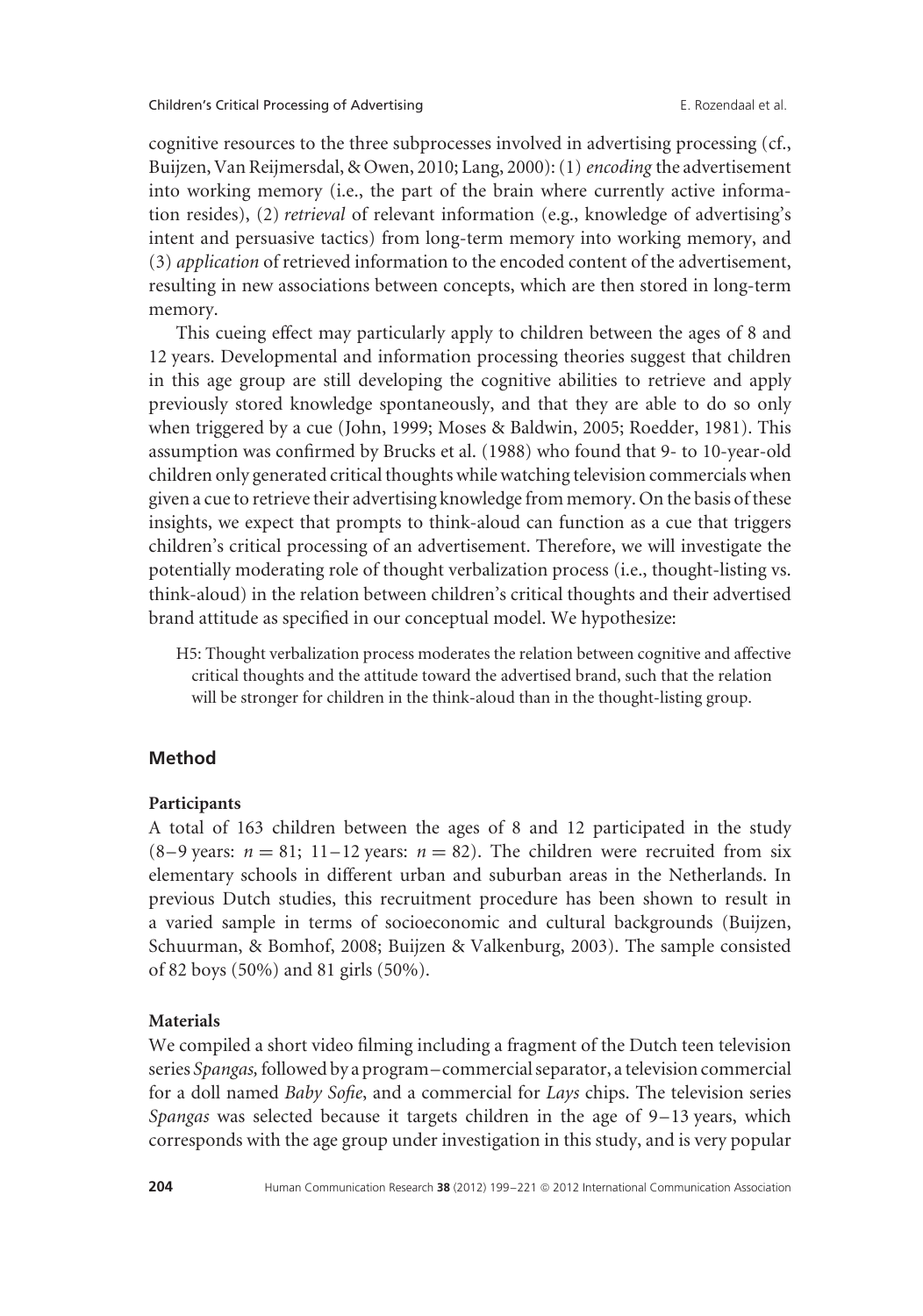among both boys and girls. The program is about a group of secondary school students and how they deal with bullying, falling in love, and ''surviving'' school. To render the viewing situation as natural as possible, we included a program-commercial separator that is typically used on the television channel broadcasting *Spangas*. However, given the limited cognitive resources and attention span in children, we used a short program length time to maintain their attention throughout the entire research session which took about 30 minutes. The program fragment was 40 seconds in length, the program-commercial separator was 7 seconds, and the commercials were 20 seconds each.

In this study, we focused on children's reactions toward the commercial for *Lays*, which means that all variables were only measured for this commercial. We selected this commercial as our stimulus commercial for four reasons: (a) potato chips are a product category that is frequently advertised on children's television channels, (b) children's involvement with the advertised product category is relatively high (i.e., most children like potato chips), (c) the commercial was gender neutral, and (d) the commercial targeted children in the age group under investigation. The *Lays* commercial was videotaped from a children's television channel (i.e., Nickelodeon) and showed a boy and a girl in a fantasy landscape having a good time playing with the freebies (the so-called *flippos*) that could be found in the *Lays* chips bags. The commercial ended with the two children holding *Lays* chips bags in their hands.

Before viewing the *Lays* commercial, children were shown a*Baby Sofie* commercial. We selected this commercial for two reasons: (a) dolls are a product category that is frequently advertised on children's television channels and (b) we expected this commercial to easily evoke thoughts among both boys (because they think it is girlish) and girls (because they are involved with the product category) so they would become used to accessing their thoughts before they being exposed to the stimulus commercial (i.e., *Lays* commercial). Because showing a female-targeted commercial before the *Lays* commercial may potentially cause gender differences in children's reactions to the latter commercial, we included gender as a between-subject factor in our analyses.

### **Procedure**

Before data collection, institutional approval and parental and child informed consent were obtained. Children were informed that the study was about television and advertising, and that they could stop participating at any time. None of the children refused to participate. Children were randomly assigned to one of two thoughtverbalization process groups: think-aloud ( $n = 82$ ) or thought-listing ( $n = 81$ ) and were interviewed individually in a quiet room in their school by a female interviewer. The groups did not differ by grade,  $\chi^2(1, N = 163) = 0.01$ ,  $p = .94$ . However, they did differ by gender  $\chi^2(1, N = 163) = 3.83$ ,  $p < .05$ , with the think-aloud group containing more boys ( $n = 48$ ) than girls ( $n = 34$ ) and the thought-listing group more girls ( $n = 47$ ) than boys ( $n = 34$ ).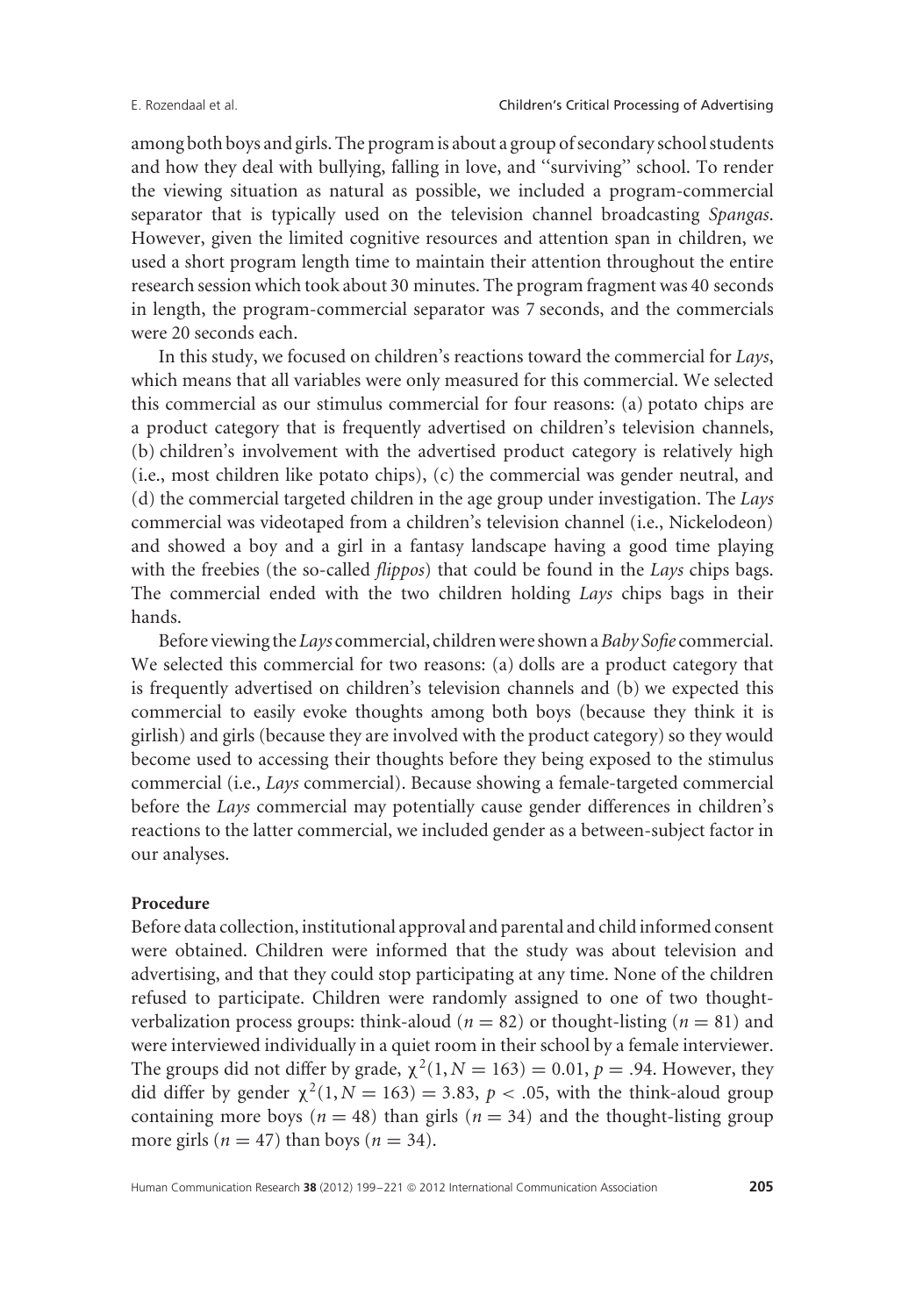Instructions were identical for the think-aloud and thought-listing group except for the timing of thought verbalization. In both groups, the exact same wording was used, we only varied the verb tense (''What were you thinking'' for thought-listing vs. ''What are you thinking?'' for think-aloud). Therefore, any differences in the results can only be attributed to the cueing during advertising exposure.

### *Think-aloud*

At the beginning of the session, the interviewer informed the children that she was very interested in their thoughts when they are watching television. The children then engaged in a short task to familiarize themselves with the process of think-aloud (Eveland & Dunwoody, 2000; Lodge et al., 2000). Subsequently, they were shown the video compilation on the interviewer's notebook. Before viewing, the interviewer instructed the children to report aloud everything that they were thinking while watching the entire video compilation. Children who remained silent for 5 seconds during viewing were given a standard prompt: ''What are you thinking right now?'' (cf., Lodge et al., 2000).

### *Thought-listing*

Similar to the think-aloud procedure, the interviewer began the session by informing the children that she was very interested in their thoughts when they are watching television. The children then engaged in a short task to familiarize themselves with the process of thought-listing (Eveland & Dunwoody, 2001; Lodge et al., 2000). Subsequently, they were exposed to the video compilation on the interviewer's notebook. Before viewing, the interviewer instructed the children that after watching the entire video compilation they would be asked to report everything that they were thinking while watching the video. Following viewing, the children were asked: ''Can you tell me everything you were thinking while you were watching the video?'' Standard prompts were provided if the children failed to respond within 5 seconds (''Were you thinking anything?'' If the child gave an affirmative answer the interviewer asked ''What were you thinking?'' Lodge et al., 2000).

Immediately following the think-aloud or thought-listing interview, all children were asked to complete a questionnaire in which several questions were asked about the *Lays* commercial. These questions established the children's disbelief and disliking of the commercial and their attitude toward the brand. All children were given a small present for their participation.

### **Coding of thoughts**

Initially, we grouped children's verbalizations into segments representing ''thoughts'' by defining meaningful units (cf. Blackwell, Galassi, Galassi, & Watson, 1985; Lodge et al., 2000; Van Someren et al., 1994). Meaningful units refer to verbalizations containing one line of reasoning, one specific argument, or statement. Then, we developed a coding scheme that could be used to categorize these thoughts. On the basis of earlier studies (e.g., Brucks et al., 1988; Zuwerink & Devine, 1996), four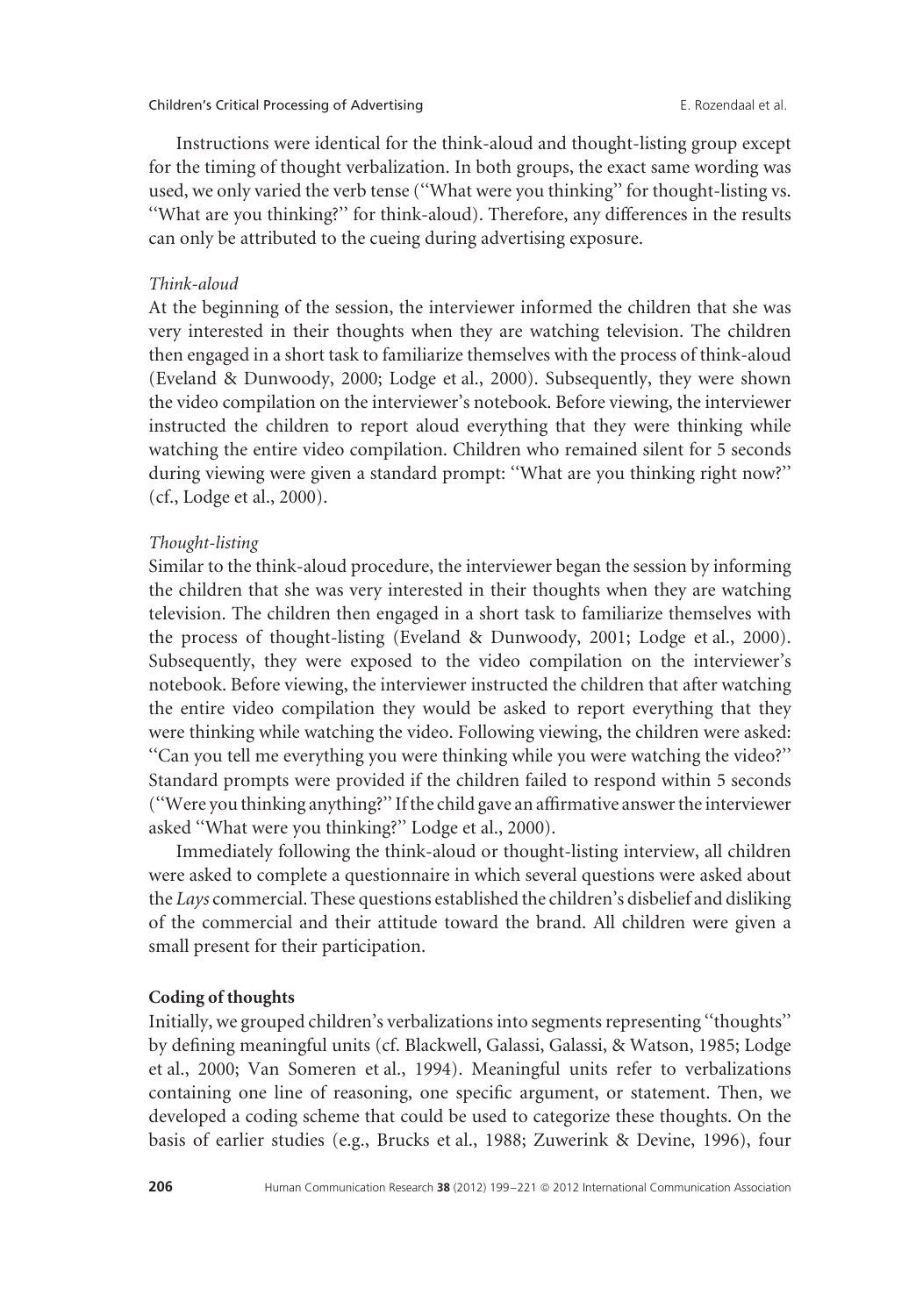initial coding dimensions were developed. The four dimensions were (a) relevance of thought (i.e., relevant or irrelevant), (b) origin of thought (i.e., message-originated or recipient-generated), (c) nature of thought (i.e., cognitive or affective), and (d) polarity of thought (i.e., positive, negative, or neutral). In addition, to assess children's explicit use of their knowledge of advertising's intent and persuasive tactics a fifth coding dimension was added (e) advertising understanding (i.e., understanding or no understanding). Categories within each coding dimension were mutually exclusive. Only statements that were relevant and recipient-generated were further coded for analysis. The 163 children produced 268 relevant thoughts while viewing the *Lays* chips commercial. Of these thoughts, 218 (81.3%) were classified as recipient-generated. Definitions of the categories and examples of statements within each coding dimension can be found in Table 1.

All thoughts were coded by two independent judges and intercoder reliability was calculated using Cohen's Kappa (1960). Kappas indicated substantial intercoder agreement (Landis & Koch, 1977) as follows: 0.68 for relevance of thought, 0.77 for origin of thought, 0.80 for nature of thought, 0.74 for polarity of thought, and 0.67 for advertising understanding. A third judge coded independently all thoughts on which the first two judges disagreed, and discrepancies were resolved via three-way discussion.

### **Measures**

# *Cognitive critical thoughts*

Following earlier work on cognitive responses (e.g., Brucks et al., 1981; Jacks & Cameron, 2003; Shapiro, 1994; Zuwerink & Devine, 1996), a measure for cognitive critical thoughts was created by totaling all negative cognitive thoughts (i.e., cognitive thoughts that were negative in polarity plus thoughts that expressed an understanding of advertising) and then subtracting all positive cognitive thoughts. On average, the children produced a total of 0.22 negative cognitive thoughts (range  $= 0-3$ ; *SD*  $=$ 0.61). The children did not produce any positive cognitive thoughts. This resulted in an averaged total of 0.22 *cognitive critical thoughts* (range  $= 0-3$ ; *SD*  $= 0.61$ ). Note that a positive value indicates that children on average produced more negative than positive cognitive thoughts. Mean numbers of cognitive critical thoughts are reported in Table 2.

## *Affective critical thoughts*

The affective critical thoughts measure was created by totaling all relevant, recipientgenerated, negative affective thoughts and subtracting all relevant, recipient-generated, positive affective thoughts (Zuwerink & Devine, 1996). On average, the children produced a total of 0.30 negative affective thoughts (range  $= 0-4$ ; *SD*  $= 0.62$ ) and 0.20 positive affective thoughts (range  $= 0-2$ ; *SD*  $= 0.52$ ). This resulted in an averaged total of 0.10 *affective critical thoughts* (range  $= -2$  to 4; *SD* = 0.84). Again, a positive value indicates that children on average produced more negative than positive affective thoughts. Mean numbers of affective critical thoughts are reported in Table 2.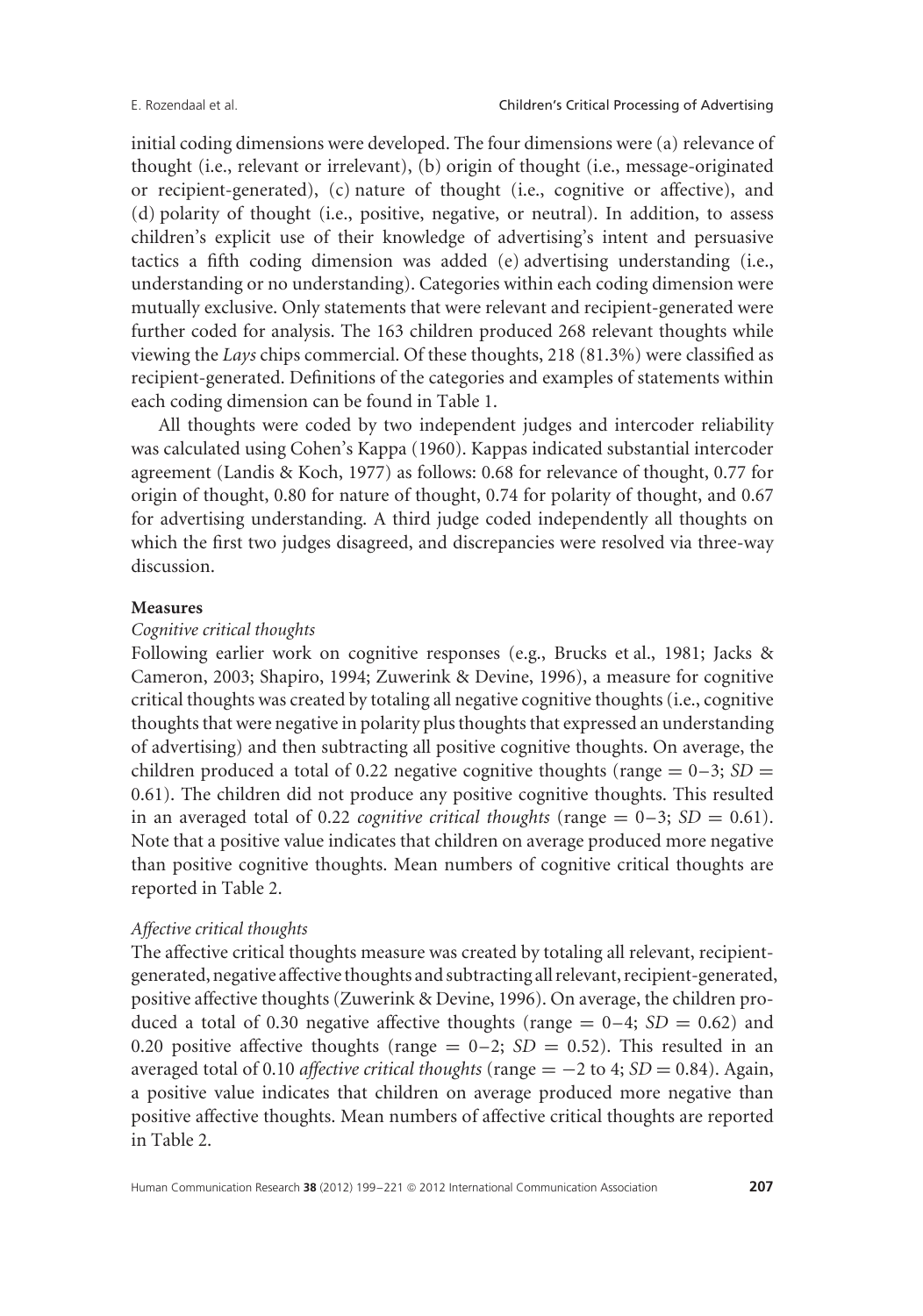### Children's Critical Processing of Advertising example and the example of the E. Rozendaal et al.

| Category                  | Definition/Example                                                                                                                                                                            |  |  |
|---------------------------|-----------------------------------------------------------------------------------------------------------------------------------------------------------------------------------------------|--|--|
| Relevance of thought      |                                                                                                                                                                                               |  |  |
| Relevant                  | Thoughts related to the commercial, product class, advertised<br>product/brand, or advertising in general (e.g., "I like potato<br>chips").                                                   |  |  |
| Irrelevant                | Thoughts unrelated to the commercial, product class,<br>advertised product/brand, or advertising in general (e.g.,<br>"My sister is very sweet").                                             |  |  |
| Origin of thought         |                                                                                                                                                                                               |  |  |
| Message-originated        | Restatement or paraphrase of verbal or pictorial content of the<br>commercial. Little or no use of prior knowledge (e.g., "A boy<br>and girl are playing together").                          |  |  |
| Recipient-generated       | Reactions to, qualifications of, or illustrations of the content of<br>the commercial. Uses some memory of the commercial<br>and/or prior knowledge (e.g., "Those kids look a bit silly").    |  |  |
| Nature of thought         |                                                                                                                                                                                               |  |  |
| Cognitive                 | Thoughts that express pertinent beliefs about the commercial,<br>product class, advertised product/brand, or advertising in<br>general (e.g., "Potato chips are unhealthy").                  |  |  |
| Affective                 | Thoughts that express pure affect toward the product, ad,<br>communicator, or other relevant object or issue (e.g.,<br>"Stupid!").                                                            |  |  |
| Polarity of thought       |                                                                                                                                                                                               |  |  |
| Positive                  | Favorable thoughts (e.g., "I like this commercial").                                                                                                                                          |  |  |
| Negative                  | Unfavorable thoughts (e.g., "I do not like this commercial").                                                                                                                                 |  |  |
| Neutral                   | Thoughts that are neither favorable nor unfavorable (e.g.,<br>"Now a commercial comes on").                                                                                                   |  |  |
| Advertising understanding |                                                                                                                                                                                               |  |  |
| Understanding             | Thoughts that explicitly express an understanding of<br>advertising's intent and/or persuasive tactics used (e.g.,<br>"They want kids to ask their parents to buy potato chips for<br>them"). |  |  |
| No understanding          | Thoughts that do not explicitly express an understanding of<br>advertising's intent and/or persuasive tactics used (e.g., "I<br>always feel annoyed when a commercial comes on").             |  |  |

# **Table 1** Definitions and Examples of Coding Categories

# *Disbelief of the commercial*

To measure disbelief of the *Lays* chips commercial, Obermiller and Spangenberg's (1998) ad skepticism scale was adapted for use with children. The scale contained seven items reflecting children's tendency toward disbelief in advertising (e.g., Do you think the *Lays* chips commercial tells the truth?; Do you think you can believe the *Lays* chips commercial?). Response options were 1 (*no, certainly not*), 2 (*no, I don't think so*), 3 (*yes, I think so*), and 4 (*yes, for sure*). A total scale for disbelief was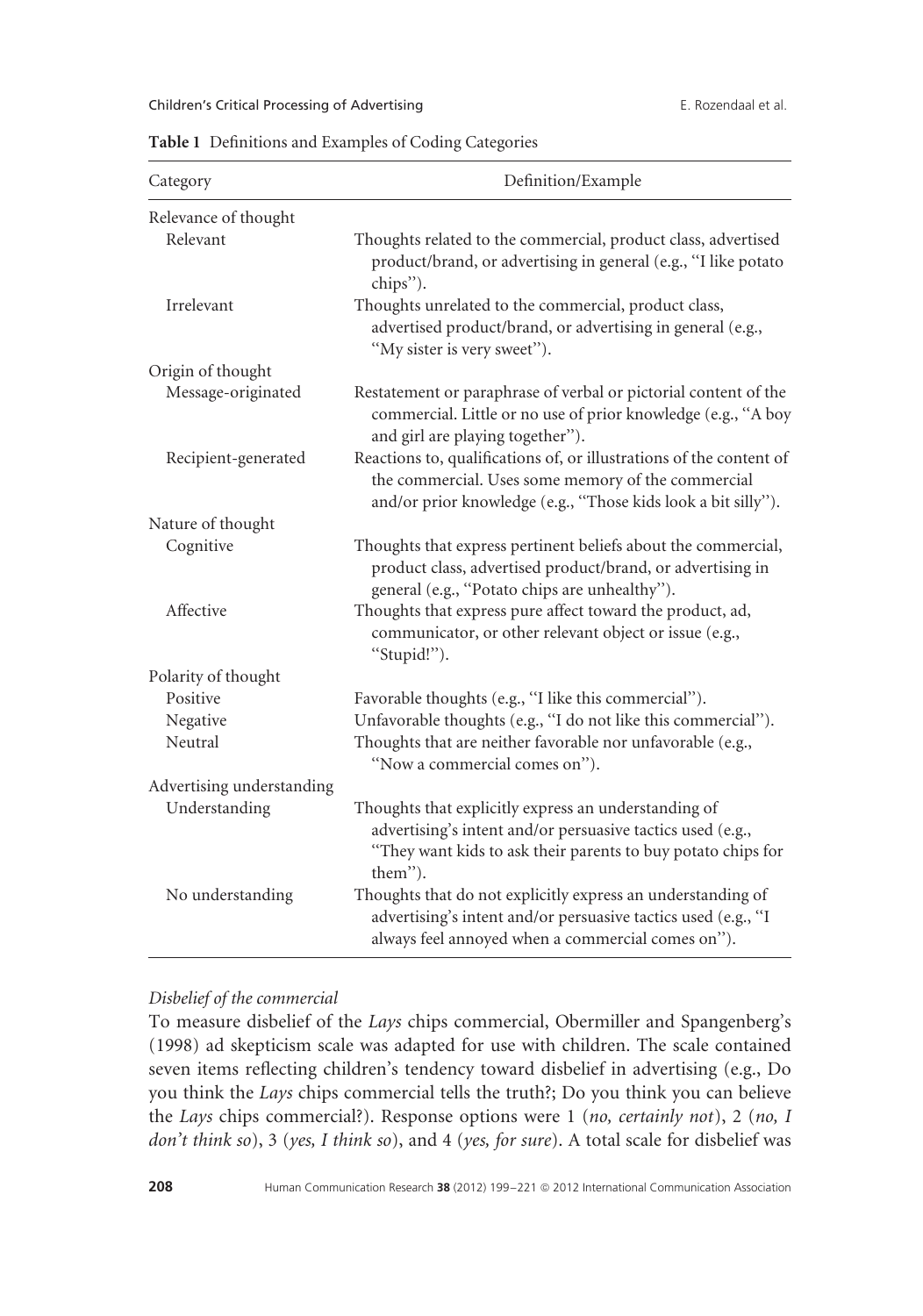|                             | Think-Aloud |      | Thought-Listing |      |
|-----------------------------|-------------|------|-----------------|------|
| Number of Critical Thoughts | Frequency   | $\%$ | Frequency       | $\%$ |
| Cognitive critical thoughts |             |      |                 |      |
|                             | 67          | 82   | 73              | 90   |
|                             | 8           | 10   | 5               | 6    |
|                             | 6           |      |                 |      |
| 3                           |             |      | 2               | 3    |
| Affective critical thoughts |             |      |                 |      |
| $-2$                        | 6           |      |                 |      |
| $-1$                        | 5           | 6    |                 | 11   |
|                             | 49          | 60   | 58              | 72   |
|                             | 15          | 18   | 13              | 16   |
|                             | 5           | 6    |                 |      |
| 3                           |             |      |                 |      |
|                             |             |      |                 |      |

**Table 2** Distribution of the Mean Number of Cognitive and Affective Critical Thoughts

*Note:* Both the cognitive and the affective critical thoughts measures were created by totaling all negative thoughts and subtracting all positive thoughts. Note that a positive value indicates that children on average produced more negative than positive thoughts and vice versa.

constructed by reversing and then averaging the scores on the seven items ( $\alpha = 0.77$ ; range =  $1-4$ ;  $M = 2.73$ ,  $SD = 0.47$ ).

### *Disliking of the commercial*

To measure disliking of the commercial, children were asked to indicate on a 4 point scale how much they liked the *Lays* commercial (i.e., Do you like the *Lays* commercial?; Do you think the *Lays* commercial is funny?; Do you think the *Lays* commercial is boring?; Do you think the *Lays* commercial is beautiful?; Do you think the *Lays* commercial is stupid?) using five items based on Derbaix and Pecheux's (2003) and D'Alassio et al.'s (2009) attitude toward television advertising scales. These scales are particularly suited to and validated with children aged 8–12 years. Response options were 1 (*no, not at all*), 2 (*no, not really*), 3 (*yes, a little bit*), and 4 (*yes, very much*). A total scale was constructed by reversing and then averaging the scores on the five items ( $\alpha = 0.85$ ; range = 1-4;  $M = 2.68$ ,  $SD = 0.70$ ).

### *Attitude toward the brand*

To measure brand attitude, children were asked to indicate on a 4-point scale how much they liked *Lays* chips (e.g., Do you like *Lays* chips?; Do you think *Lays* chips are great?), using six items based on Pecheux and Derbaix's (1999) brand attitude scale. This scale is particularly suited to and validated with children aged 8–12. Response options were 1 (*no, not at all*), 2 (*no, not really*), 3 (*yes, a little bit*), and 4 (*yes, very much*). A total scale was constructed by averaging scores on the six items ( $\alpha = 0.71$ ;  $range = 1-4$ ;  $M = 2.49$ ,  $SD = 0.48$ ).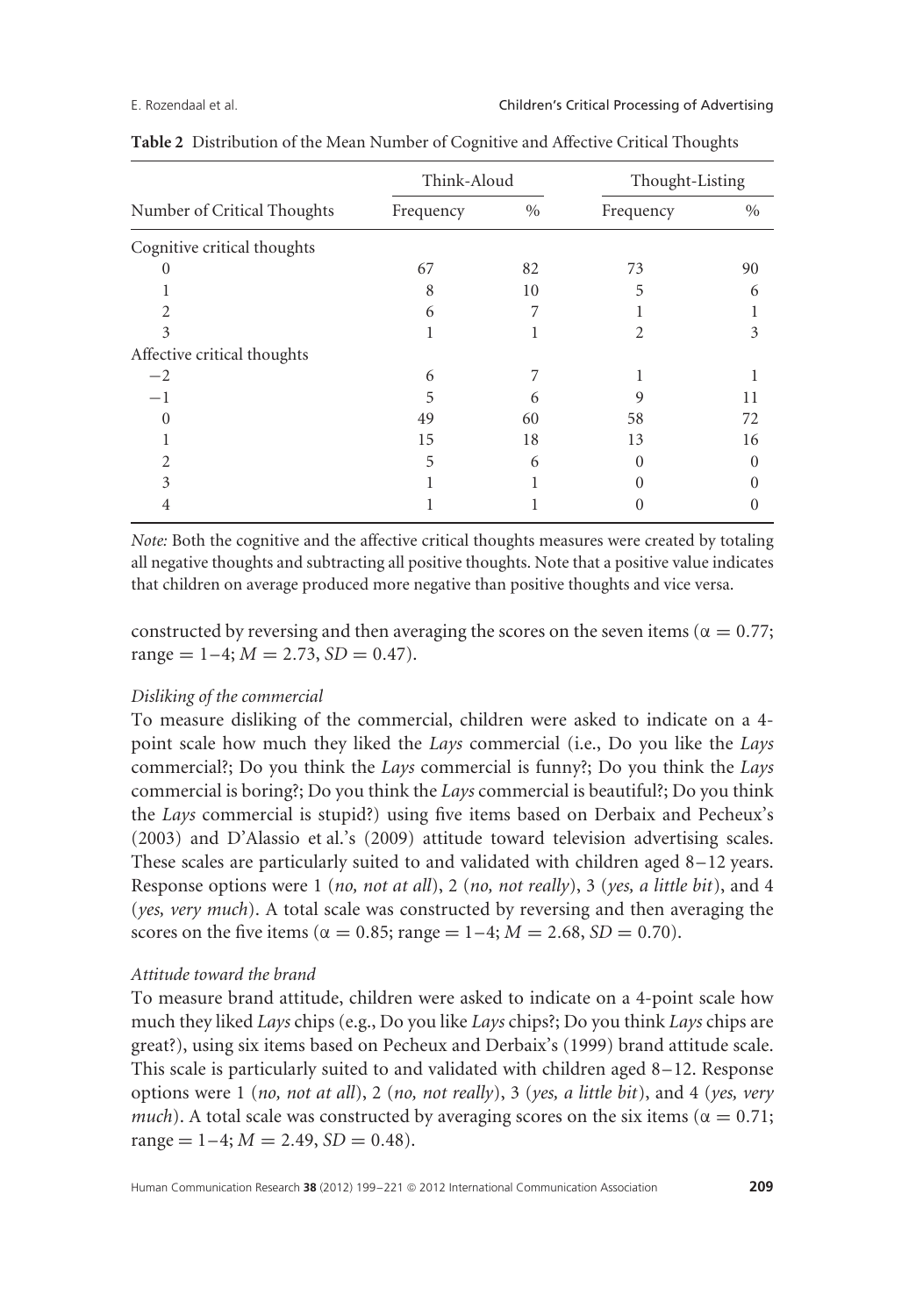### **Results**

### **Multivariate analysis of variance**

Before testing the conceptual model, we first explored whether two different thought verbalization processes affected children's cognitive and affective critical thoughts as hypothesized in H4. If this hypothesis was confirmed, this would imply that we should incorporate thought verbalization process as a predictor in the model to be tested in the structural equation analysis. Therefore, we conducted a multivariate analysis of variance (general linear model, GLM) with thought verbalization process as between-subject factor (thought-listing vs. think-aloud) and cognitive critical thoughts, affective critical thoughts, disbelief, disliking, and attitude toward the brand as the dependent variables. In addition, we also included gender and age (8–9 and 11–12 years olds) as between-subject factors. Results of the GLM analysis are included in Table 3.

We found no main effects for thought verbalization on either cognitive critical thoughts,  $F(1, 163) = 1.96$ ,  $p = .16$ ,  $n^2 = 0.01$ , or affective critical thoughts,  $F(1, 163) = 2.32$ ,  $p = .13$ ,  $p^2 = 0.01$ ; therefore, H4 was rejected and we did not include thought verbalization process as a predictor in the structural equation modeling analyses. However, the GLM analysis did yield a main effect for thoughtverbalization process on disbelief,  $F(1, 163) = 5.19$ ,  $p < .05$ ,  $\eta^2 = 0.03$ , disliking,  $F(1, 163) = 12.76$ ,  $p < .001$ ,  $\eta^2 = 0.08$ , and attitude toward the brand,

|                             | <b>Thought Verbalization Process</b> |                                     |            |          |
|-----------------------------|--------------------------------------|-------------------------------------|------------|----------|
|                             | Thought-Listing<br>$(n = 81) M(SD)$  | Think-Aloud<br>$(n = 82) M (SD)$    | F(1, 163)  | $\eta^2$ |
| Cognitive critical thoughts | 0.16(0.56)                           | 0.28(0.65)                          | 1.96       | 0.01     |
| Affective critical thoughts | 0.02(.57)                            | 0.18(1.03)                          | 2.32       | 0.01     |
| <b>Dishelief</b>            | 2.17(0.48)                           | 2.35(0.44)                          | $5.19*$    | 0.03     |
| Disliking                   | 2.52(0.64)                           | 2.85(0.72)                          | $12.76***$ | 0.08     |
| Attitude toward the brand   | 2.59(0.44)                           | 2.39(0.50)                          | $8.69**$   | 0.05     |
|                             | Age                                  |                                     |            |          |
|                             | 8–9 years<br>$(n = 81) M(SD)$        | $11 - 12$ years<br>$(n = 82) M(SD)$ |            |          |
| Cognitive critical thoughts | 0.09(0.36)                           | 0.35(0.76)                          | $10.01***$ | 0.06     |
| Affective critical thoughts | $-0.15(0.78)$                        | 0.35(0.82)                          | $14.88**$  | 0.09     |
| <b>Disbelief</b>            | 2.20(0.44)                           | 2.32(0.49)                          | 3.13       | 0.02     |
| Disliking                   | 2.33(0.58)                           | 3.02(0.63)                          | $56.28***$ | 0.27     |
| Attitude toward the brand   | 2.47(0.48)                           | 2.51(0.49)                          | 0.23       | < 0.01   |

**Table 3** Multivariate Effects for Thought Verbalization Process and Age

 ${}^*p < .05.$   ${}^{**}p < .01.$   ${}^{***}p < .001.$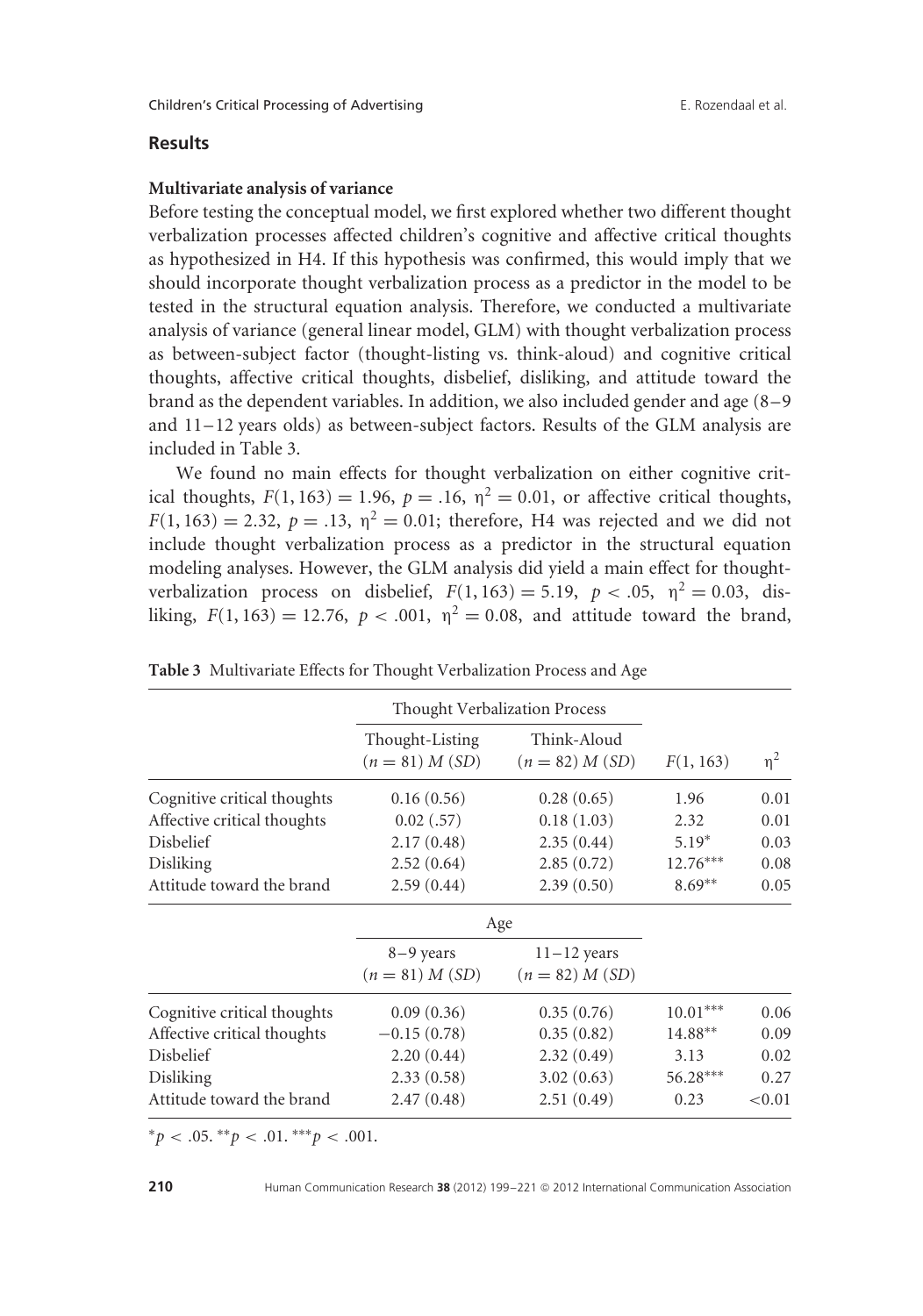$F(1, 163) = 8.69, p < .01, \eta^2 = 0.05$ . This may imply that the thought verbalization process influences the relation between cognitive and affective thoughts and the attitude toward the advertised brand (H5). This pattern was further tested in the structural equation analysis.

The GLM analysis yielded no main effects of gender on any of the dependent variables. For age, a main effect was found on cognitive critical thoughts,  $F(1, 163) =$ 5.19,  $p < .05$ ,  $\eta^2 = 0.032$ , affective critical thoughts,  $F(1, 163) = 5.19$ ,  $p < .05$ ,  $\eta^2 = 0.032$ , and disliking,  $F(1, 163) = 5.19$ ,  $p < .05$ ,  $\eta^2 = 0.032$ . Therefore, we controlled for age differences in the main analyses. Finally, the multivariate analysis of variance did not yield any interaction effect between thought verbalization process, gender, and age.

In sum, on the basis of the results of the GLM analysis, for the structural equation modeling analyses testing the conceptual model, we decided (a) not to include thought verbalization process as a predictor of cognitive and affective critical thoughts, (b) to test for the moderating effect of thought verbalization process, and (c) to test for age differences.

# **Structural equation modeling analyses**

The hypothesized paths between children's cognitive and affective critical thoughts and their brand attitude were investigated using the structural equation modeling program AMOS 17 (Arbuckle, 2008). The structural equation analysis was based on two independent variables (cognitive critical thoughts and affective critical thoughts), two mediating variables (disbelief and disliking), and one dependent variable (attitude toward the advertised brand). To investigate our hypotheses, we proceeded in three steps. First, we tested the conceptual model as depicted in Figure 1 (H1, H2, and H3). Second, we investigated the moderating influence of thought verbalization process on the relationship between cognitive and affective critical thoughts and attitude toward the advertised brand by testing whether the overall model would differ for children in the thought-listing and think-aloud groups (H5). And third, we tested for age differences. To indicate the fit between the data and the specified model, three model fit indices were used: the  $\chi^2$ -test, the comparative fit index (CFI), and the root mean square error of approximation index (RMSEA). A good model fit is indicated by a nonsignificant  $\chi^2$ , a CFI value of 0.95 or more, and an RMSEA value of 0.05 or less, with *p*-close *>* .05. Further, CFI values between 0.90 and 0.95 and RMSEA values between 0.05 and 0.08 indicate acceptable model fit (Browne & Cudeck, 1992; Byrne, 2001).

### *Testing the conceptual model*

The conceptual model fits the data well,  $χ^2(4, N = 163) = 8.57, p = .07$ ; CFI = 0.95; RMSEA  $= 0.08$  with *p*-close .19. The observed model is presented in Figure 2. All five causal paths specified in the conceptual model were found to be statistically significant; indicating that H1, H2, and H3 could be accepted. These five paths represented the relations between (a) cognitive critical thoughts and disbelief ( $\beta = 0.23$ ,  $B = 0.18$ , *SE* = 0.06, *p* < .01), (b) affective critical thoughts and disliking (β = 0.34, *B* = 0.28,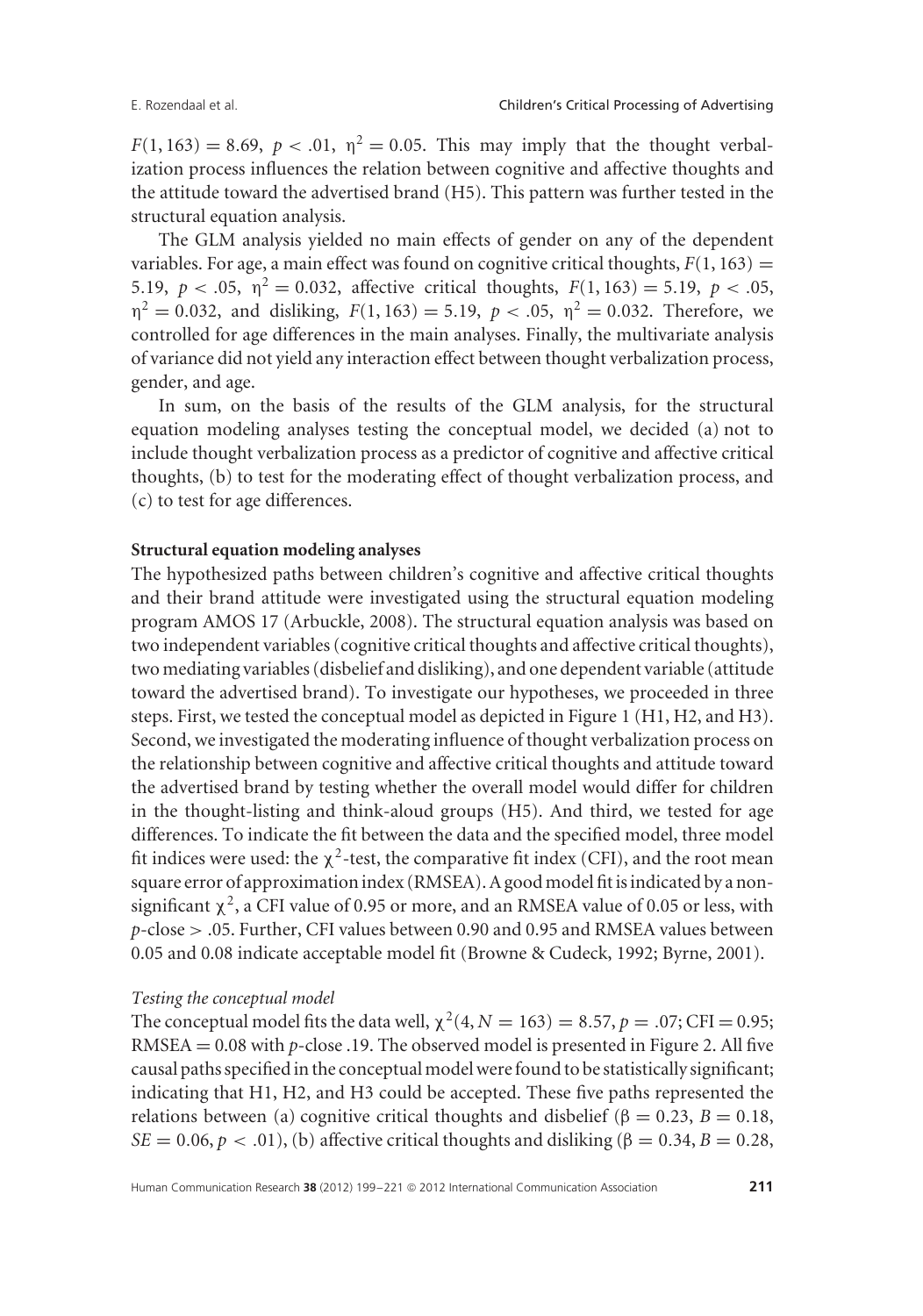#### Children's Critical Processing of Advertising example and the set of the E. Rozendaal et al.



**Figure 2** Structural equation model of children's critical processing of advertising. Coefficients represent standardized beta weights, all significant at least at *p < .*01.

*SE* = 0.06, *p* < .001), (c) disbelief and disliking (β = 0.39, B = 0.56, *SE* = 0.10,  $p < .001$ , (d) disbelief and brand attitude ( $\beta = -0.30$ ,  $B = -0.30$ ,  $SE = 0.08$ , *p* < *.*001), and (e) disliking and brand attitude (β = −0.22, *B* = −0.15, *SE* = 0.05, *p < .*01). The model explained 19% of the variance in brand attitude.

### *Testing the moderating effect of thought verbalization process*

To investigate whether the paths to reduced advertising susceptibility differed according to the thought verbalization process (think-aloud vs. thought-listing), a multigroup analysis was conducted (Byrne, 2001). Evidence for differences between two groups is found when the unconstrained model (i.e., parameters are free to differ across both groups) demonstrates a better fit than the constrained model (i.e., parameters are equal across both groups). A chi-square difference test checks for significant differences between the two models. Our chi-square difference test,  $\chi^2_{\text{change}}(5, N = 163) = 10.26$ ,  $p = .06$ , revealed that the unconstrained model,  $\chi^2(8, N = 163) = 7.13$ ,  $p = .52$ ; CFI = 1.00; RMSEA = 0.00 with *p*-close .76, provided a better fit than the constrained model,  $χ^2(13, N = 163) = 17.39, p = .18; CFI$  $= 0.946$ ; RMSEA  $= 0.05$  with *p*-close .50. This suggests that the model did not fit children in the thought-listing and think-aloud groups equally well.

To ascertain which structural paths differed for the two groups, we analyzed the invariance of each structural path separately, while retaining the specified equality constraints of previously established invariant parameters (i.e., the measurement weights; Byrne, 2001). Two structural paths differed significantly between the groups: (a) the path from cognitive critical thoughts to disbelief and (b) the path from disbelief to brand attitude,  $\chi^2_{\text{change}}(2, N = 163) = 9.54$ ,  $p < .01$ . The observed models for think-aloud and thought-listing are presented in Figure 3. For children in the thinkaloud group, cognitive critical thoughts increased their disbelief of the commercial  $(\beta = 0.38, B = 0.26, SE = 0.07, z = 3.713, p < .001)$  which, in turn, decreased their brand attitude (β = −0*.*43, *B* = −0*.*48, *SE* = 0*.*11,*z* = −4*.*420, *p < .*001). However, for children in the thought-listing group, cognitive critical thoughts had no impact on their disbelief of the commercial (β = 0*.*03, *B* = 0*.*02, *SE* = 0*.*10, *z* = 0*.*245, ns). Moreover, disbelief did not decrease significantly their brand attitude ( $\beta = -0.14$ ,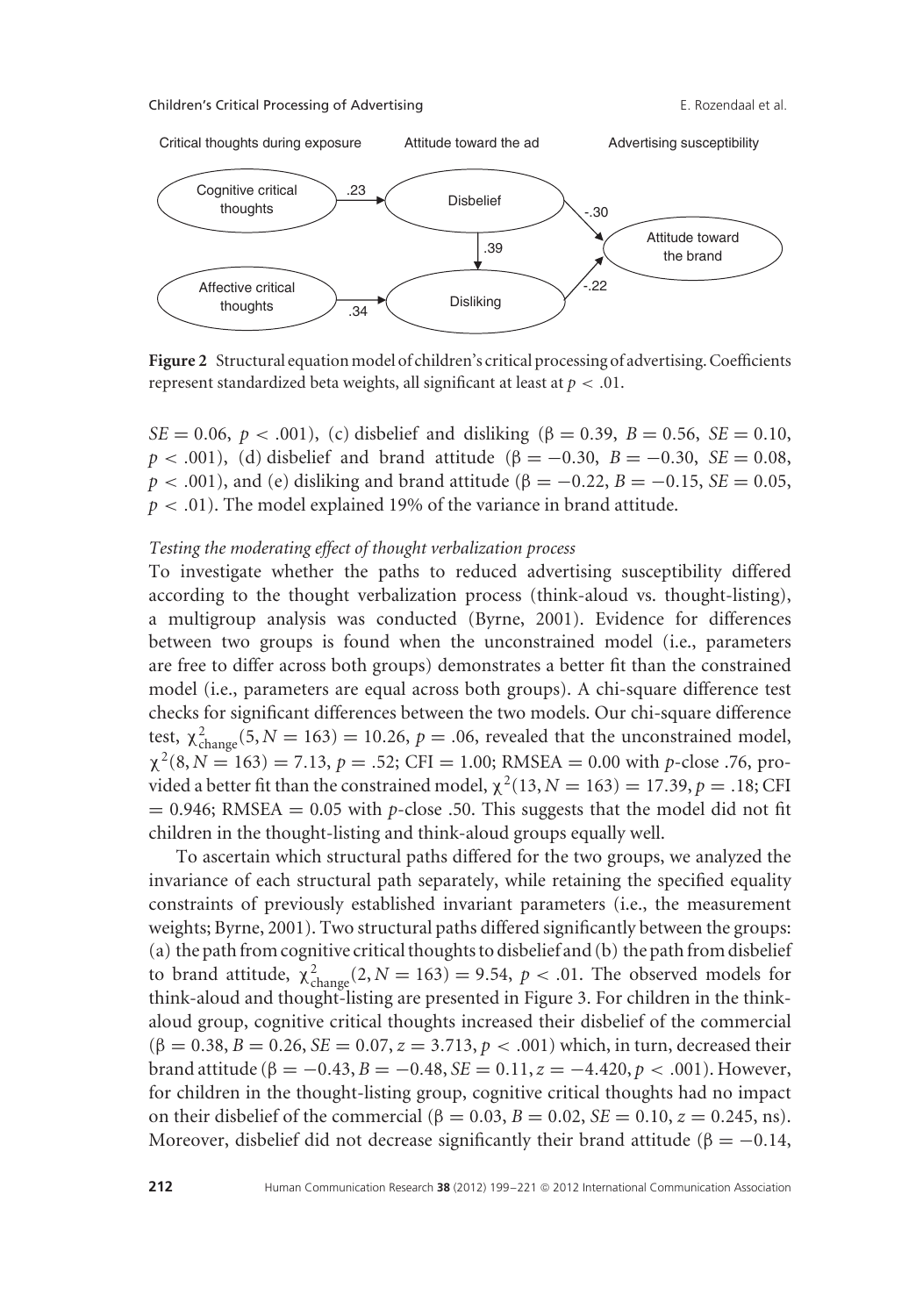

**Figure 3** Structural equation model of the moderating effect of thought verbalization process (think-aloud and thought-listing) on children's critical processing of advertising. Coefficients represent standardized beta weights, all significant at least at *p < .*01.

 $B = -0.13$ ,  $SE = 0.10$ ,  $z = -1.290$ , ns). This indicates that thought verbalization process only has a moderating effect on the cognitive path in our model. Therefore, H5 could be partially accepted.

### *Testing for age differences*

To investigate whether our model held for younger (8–9 years) and older (11–12 years) children, we performed a multigroup analysis with age as the grouping variable. A chi-square difference test,  $\chi^2_{\text{change}}(5, N = 163) = 2.70, p = \text{ns}$ , revealed that the unconstrained model,  $χ^2(8, N = 163) = 8.92, p = .35$ ; CFI = 0.99; RMSEA  $= 0.03$  with *p*-close .62, did not provide a better fit than the constrained model,  $\chi^2(13, N = 163) = 11.62$ ,  $p = .56$ ; CFI = 1.00; RMSEA = 0.00 with *p*-close .84. This indicates that the model found for the whole sample applied to younger as well as older children.

# **Discussion**

The aim of this study was to examine how 8- to 12-year-old children's critical thoughts during exposure to television advertising can reduce their susceptibility to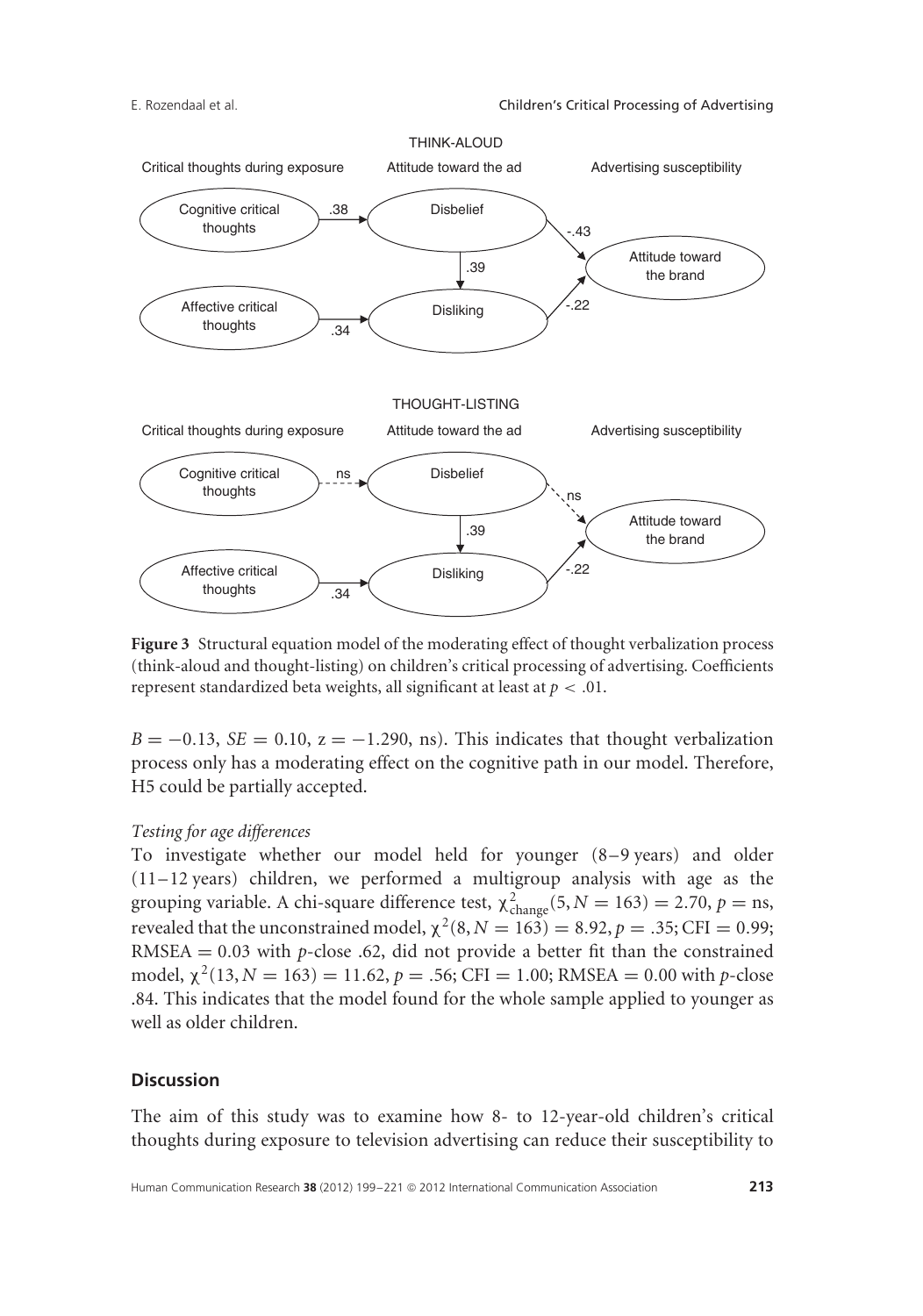advertising's effects. We developed and tested a model explaining how cognitive and affective critical thoughts reduce children's attitude toward the advertised brand, by enhancing disbelief and disliking of the commercial. In addition, we compared the paths to reduced advertising susceptibility for two thought verbalization processes: think-aloud and thought-listing.

Our findings showed that the think-aloud and thought-listing processes did not vary in the number of cognitive and affective critical thoughts children produced. However, the two thought verbalization processes did differ in their effectiveness in reducing children's susceptibility to advertising. Specifically, for children in the think-aloud group both the cognitive and affective paths were successful in reducing susceptibility. This means that children's cognitive critical thoughts increased their disbelief of the commercial, which, in turn, reduced their attitude toward the advertised brand (i.e., cognitive path). Additionally, children's affective critical thoughts reduced their liking of the commercial, which, in turn, reduced their attitude toward the advertised brand (i.e., affective path). However, for children in the thought-listing group, the affective path only turned out to be effective. This indicates that, in accordance with our expectations, each thought verbalization process differentially affected children's processing of the commercial.

### **Role of cueing in cognitive critical processing mechanisms**

An important finding of our study is that the cognitive path was only successful in reducing advertising susceptibility for children in the think-aloud group. An explanation for this finding is that prompting children to think-aloud while viewing the commercial may have functioned as a cue to increase their motivation and ability to allocate greater cognitive resources to the three subprocesses involved in advertising processing (cf., Buijzen et al., 2010; Lang, 2000; Roedder, 1981). Initially, prompting the children to think-aloud while watching the commercial may have increased their motivation to allocate more cognitive resources to *encoding* the commercial into working memory (Subprocess 1). In other words, the prompts may have lowered children's transportation into the commercial and, at the same time, stimulated their active and critical processing of its content. Likewise, prompts to think-aloud may have also increased children's ability to allocate more resources to *retrieval* of previously stored relevant knowledge (i.e., knowledge of advertising's intent and tactics) from long-term memory (Subprocess 2). In addition, the prompts may have increased the resources available for children to *apply* their retrieved knowledge to the commercial (Subprocess 3). That is, the prompts may have increased the children's ability to critically evaluate the content of the commercial in light of their retrieved knowledge of advertising's intent and tactics (i.e., produce cognitive critical thoughts). In turn, this may have resulted in new associations about the commercial (i.e., disbelief of the message) and the advertised brand (i.e., less favorable brand attitudes) which were then stored in long-term memory.

Although our results did indicate that children in the thought-listing group produced cognitive critical thoughts while watching the commercial, these thoughts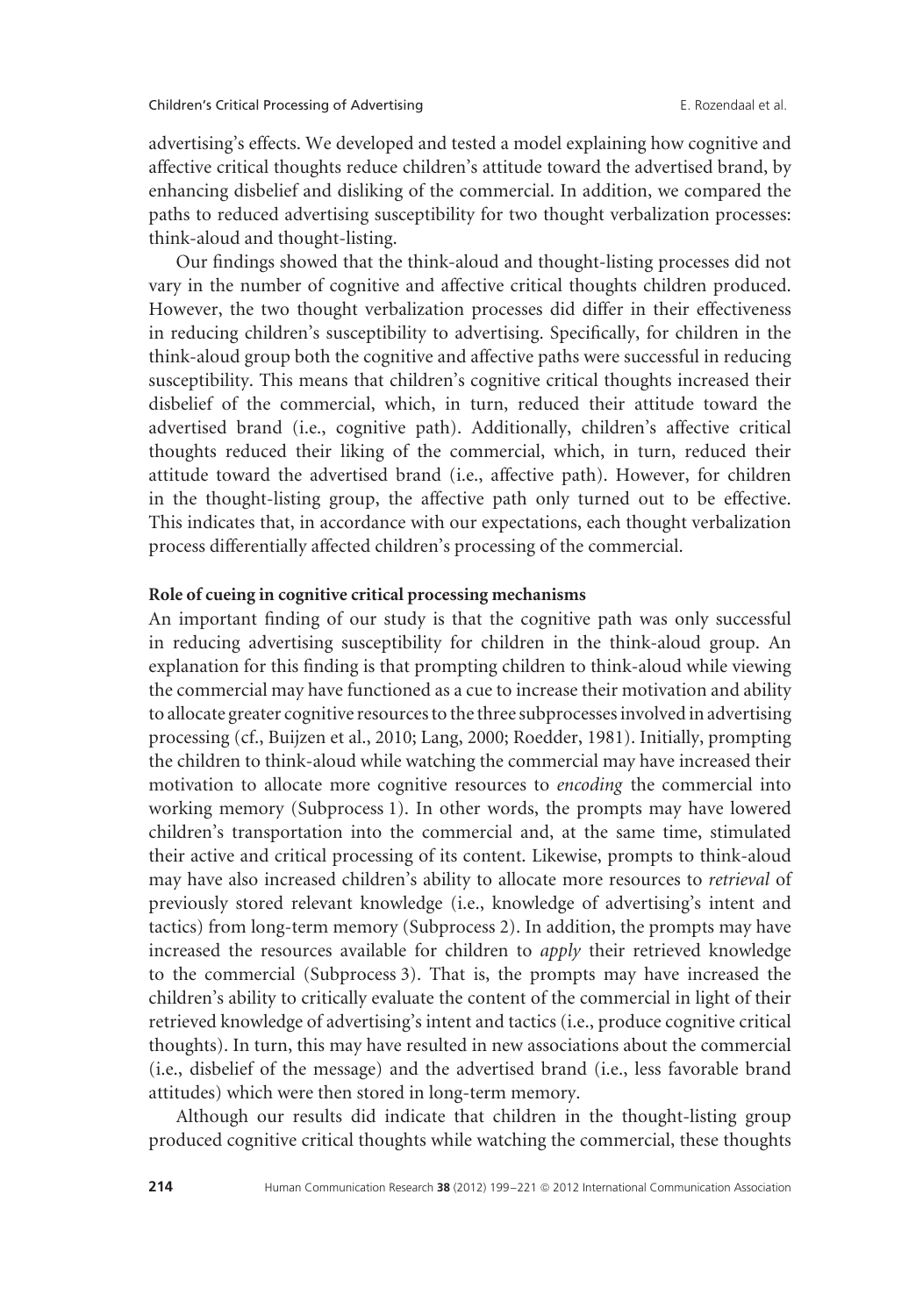were not effective in reducing their advertising susceptibility. A possible explanation for this finding is that these children did not allocate sufficient cognitive resources to all three subprocesses involved in advertising processing. They may have had enough resources available to encode the commercial and to retrieve their advertising knowledge from memory (Subprocesses 1 and 2), but may have failed to successfully apply this retrieved knowledge to the content of the commercial. Thus, no new (less favorable) associations about the commercial and advertised brand were formed and stored in long-term memory (Subprocess 3). On the basis of this explanation, we could conclude that compared to thought-listing, the think-aloud process stimulated children to allocate more cognitive resources to the third subprocess (i.e., application). In other words, although the children were able to autonomously retrieve their previously stored knowledge of advertising's intent and tactics during commercial exposure, they were unable to successfully apply this retrieved knowledge as a critical defense unless triggered by a cue (i.e., prompted to think-aloud).

However, this conclusion should be interpreted with caution as an alternative explanation could be that children in the thought-listing group reported false memories (i.e., thoughts that did *not* actually appear while watching the commercial were retrieved as if they did). One disadvantage of the thought-listing process is that providing retrospective reports may be difficult for 8- to 12-year-old children. The children may have struggled to recollect their thoughts while viewing the commercial and reported their thoughts at the moment of questioning instead (i.e., *post hoc* rationalization and reconstruction; Van Someren et al., 1994). The prompts to report the thoughts they had while watching the video may have functioned as a cue which triggered the children to retrieve previously stored knowledge from memory (i.e., advertising knowledge and commercial information), which was then used to construct their responses. This may have given the false impression that children in the thought-listing group constructed as many critical thoughts as did children in the think-aloud group.

Following this logic, we could conclude that compared to thought-listing, thinkaloud stimulated children to allocate more cognitive resources to the second (i.e., retrieval) and third subprocesses (i.e., application) involved in advertising processing. This suggests that the children were unable to retrieve and apply their knowledge of advertising's intent and tactics as a critical defense during advertising exposure, unless they were triggered by a cue (i.e., prompted to think-aloud). However, further research is needed to come to decisive conclusions.

# **Importance of affective critical processing mechanisms**

A final and particularly relevant finding of our study is that the affective path was effective in reducing advertising susceptibility not only for children in the think-aloud group but also for children in the thought-listing group. One explanation for this is that children are less dependent upon information processing capacities (i.e., available cognitive resources) for affective critical thoughts to become a successful defense, as they may operate via less cognitively demanding mechanisms. That is, affective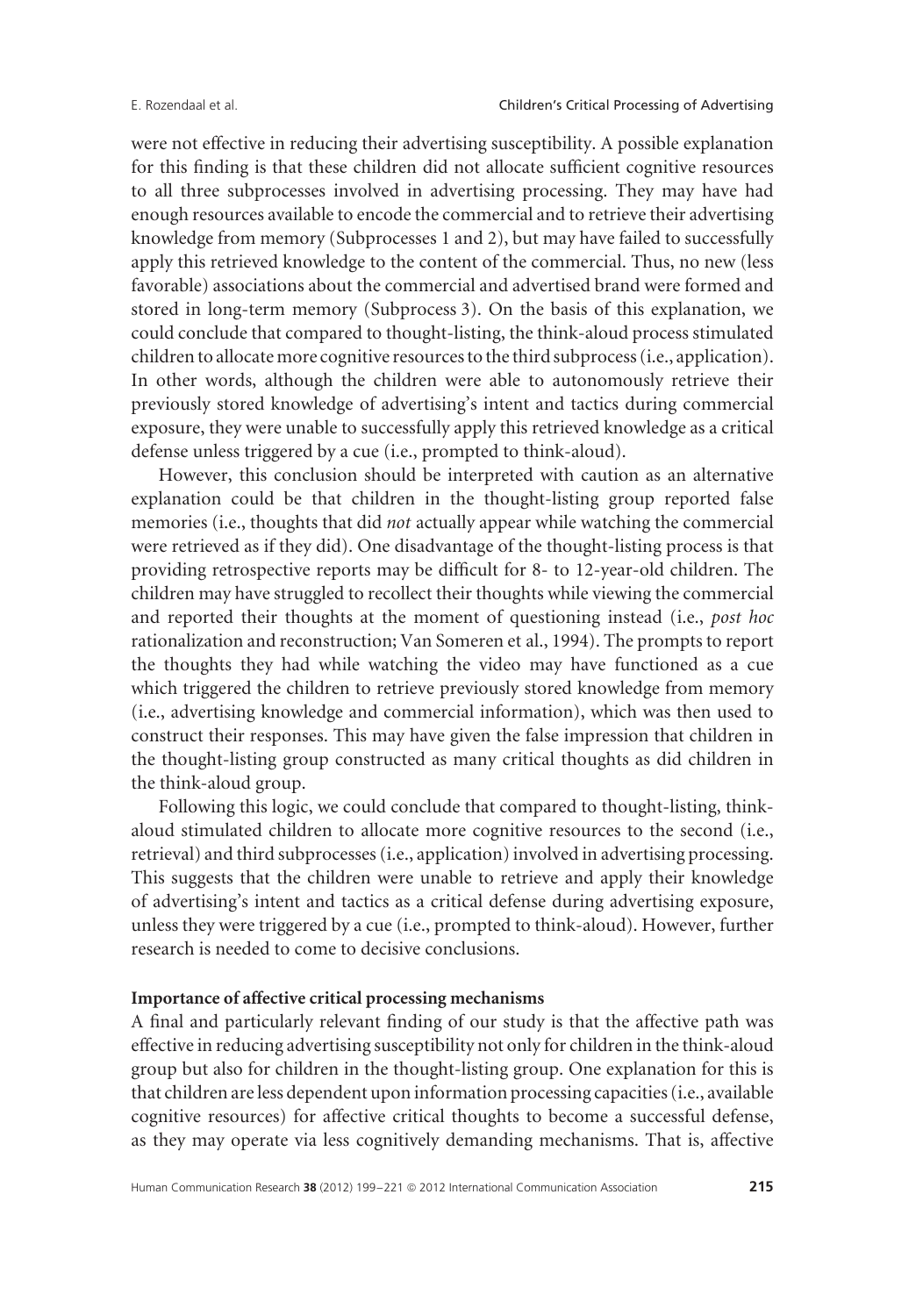critical thoughts generated during commercial processing are typically transferred automatically to the advertised brand in the absence of thoughtful consideration of the commercial content (i.e., affect transfer; MacKenzie & Lutz, 1989, Schwarz & Clore, 1983). From this, we can conclude that children engage in affective critical processing of television advertising even when their motivation and ability to process the message elaborately is relatively low.

This is an important finding because in naturalistic viewing environments, children are less likely to process television advertising on a high elaborate level and more likely to process the message on a less elaborate level. That is, instead of actively attending to and processing the things they see and hear in a television commercial, they engage in more mindless viewing behavior (Salomon, 1984). The findings of our study indicate that, under these circumstances, affective critical processing mechanisms (e.g., negative affect, disliking) can play a vital role in shaping how children respond to persuasive appeals.

#### **Limitations**

Several limitations of this study should be taken into account. First, it should be noted that the findings are based on only one stimulus (i.e., the *Lays* commercial) which may raise concerns about the external validity of the study (Wells & Windschitl, 1999). Therefore, there is a need to replicate this study across a range of different television commercials. Second, we did not include a control group in this study. It, therefore, remains unclear how children would feel about the advertised brand if they did not participate in any thought verbalization process. To fully understand and predict how different thought verbalization processes may affect children's processing of advertising and their susceptibility to its effects, future research should extend our study by systematically comparing the impact of the think-aloud and thought-listing processes with a control group in which no thought verbalization occurs.

### **Implications and suggestions for future research**

Taken these limitations into account, this study yielded important insights on children's advertising susceptibility. We investigated children's critical thoughts while processing a television commercial and found that the effectiveness of cognitive and affective mechanisms in reducing susceptibility varied according to the thoughtverbalization process children engaged in. We can thus conclude that the two thought-verbalization processes differentially affected the way the children processed the advertising message, with only the think-aloud process stimulating children's level of cognitive processing.

This finding has important methodological implications for future research investigating children's processing of advertising specifically, and also media more generally. When using think-aloud or thought-listing as a method of measuring children's thoughts during advertising or media exposure, one must account for the possible differences in the validity of the data that these methods produce. On the one hand, thought-listing may provide invalid data due to memory errors. It may be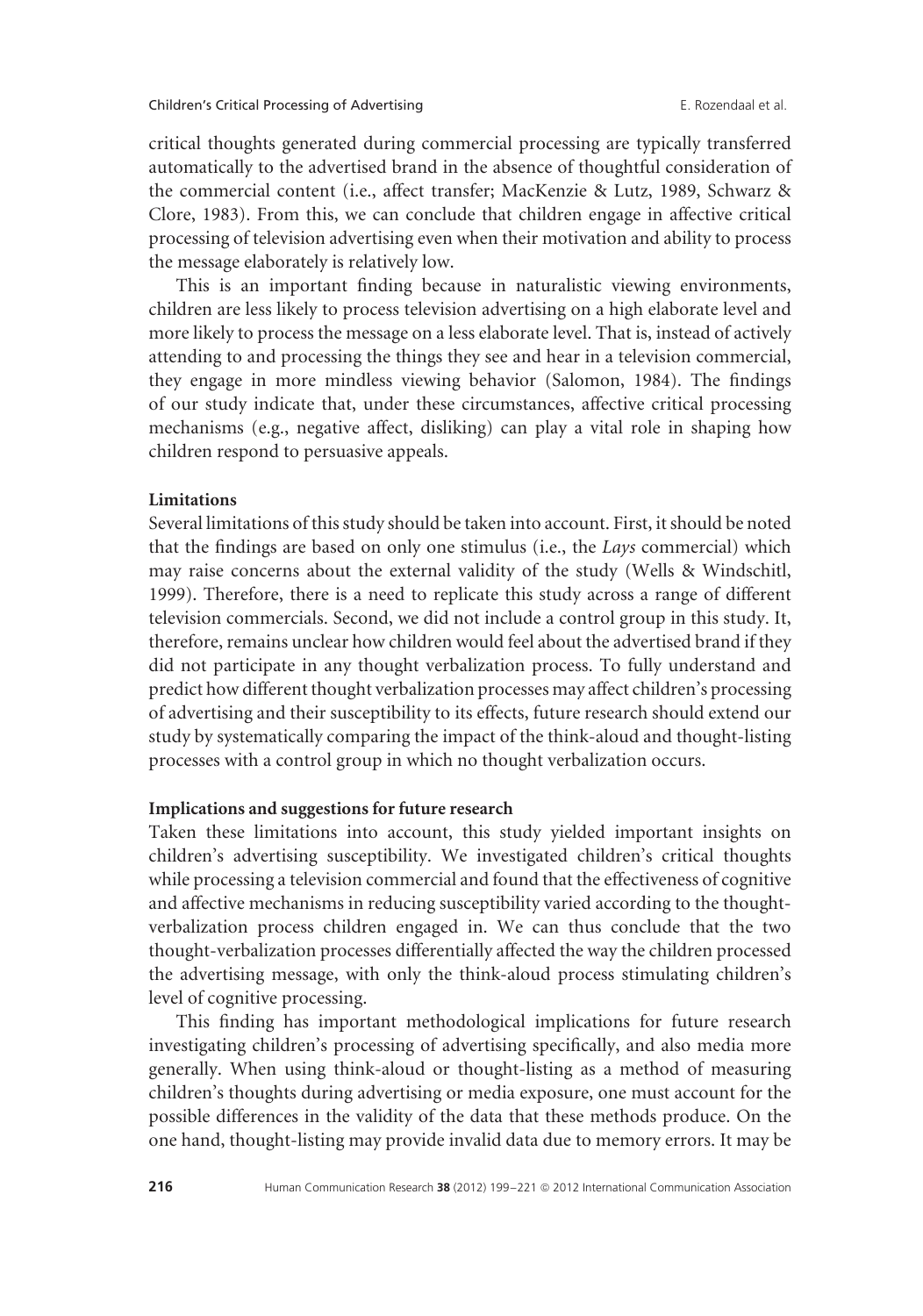difficult for children to accurately recollect their thoughts while viewing a commercial, which may lead to both incomplete and false reports. On the other hand, thinkaloud may produce invalid data due to disturbances in cognitive processing. Our results indicated that prompting children to verbalize their thoughts while viewing a commercial increased their cognitive processing of the commercial. Although this disturbance effect turned out to be highly interesting for this study, further research should explore how we can measure accurately the thoughts children have during media exposure without influencing cognitive processing.

Our findings have important implications for the ongoing societal debate about children and advertising. In many Western societies, public and political attention is drawn increasingly toward methods of reducing children's advertising susceptibility, such as education programs aimed at increasing advertising knowledge and consumer skills. Earlier studies have demonstrated that such programs can successfully stimulate children's knowledge of advertising's intent and persuasive tactics (Brucks et al., 1988; Donohue, Henke, & Meyer, 1983; Feshbach, Feshbach, & Cohen, 1982; Hobbs & Frost, 2003; Roberts, Christenson, Gibson, Mooser, & Goldberg, 1980). However, research investigating the link between advertising knowledge and advertising's effects suggest that increased advertising knowledge does not necessarily enable children to defend themselves against advertising (for an overview see Rozendaal, Lapierre, Van Reijmersdal, & Buijzen, 2011).

It has been argued that knowledge of advertising's intent and persuasive tactics may be effective in reducing advertising susceptibility when children are triggered to utilize this knowledge (Brucks et al., 1988; Buijzen, 2007; Roedder, 1981). For instance, Buijzen (2007) found that children's intention to ask for the advertised products in television commercials was reduced when they were provided with fact-based comments during exposure. The present study showed that even a noninstructive intervention effectively reduced children's advertising susceptibility. This is in line with studies on media violence that showed that interventions aimed to reduce children's willingness to use aggression are only successful when the children participate in an activity that increases their level of cognitive processing (Byrne, 2009; Huesmann, Eron, Klein, Brice, & Fisher, 1983). This is of interest to parents and other caretakers who can provide comments about advertising while watching television with children (Boush, 2001; Buijzen & Valkenburg, 2005; Buijzen, Rozendaal, Moorman, & Tanis, 2008). Specifically, to help children defend against advertising, parents could encourage them to think about what they see and hear while watching television commercials.

Finally, our study showed that affective mechanisms can successfully reduce children's advertising susceptibility even when they are not motivated or able to process a commercial thoroughly (e.g., because of limited cognitive abilities). Therefore, one of the most important implications of this study is that interventions aimed at reducing children's advertising susceptibility should focus not only on stimulating cognitive defenses but also on increasing affective advertising defenses. For instance, education programs could explicitly question advertising's entertainment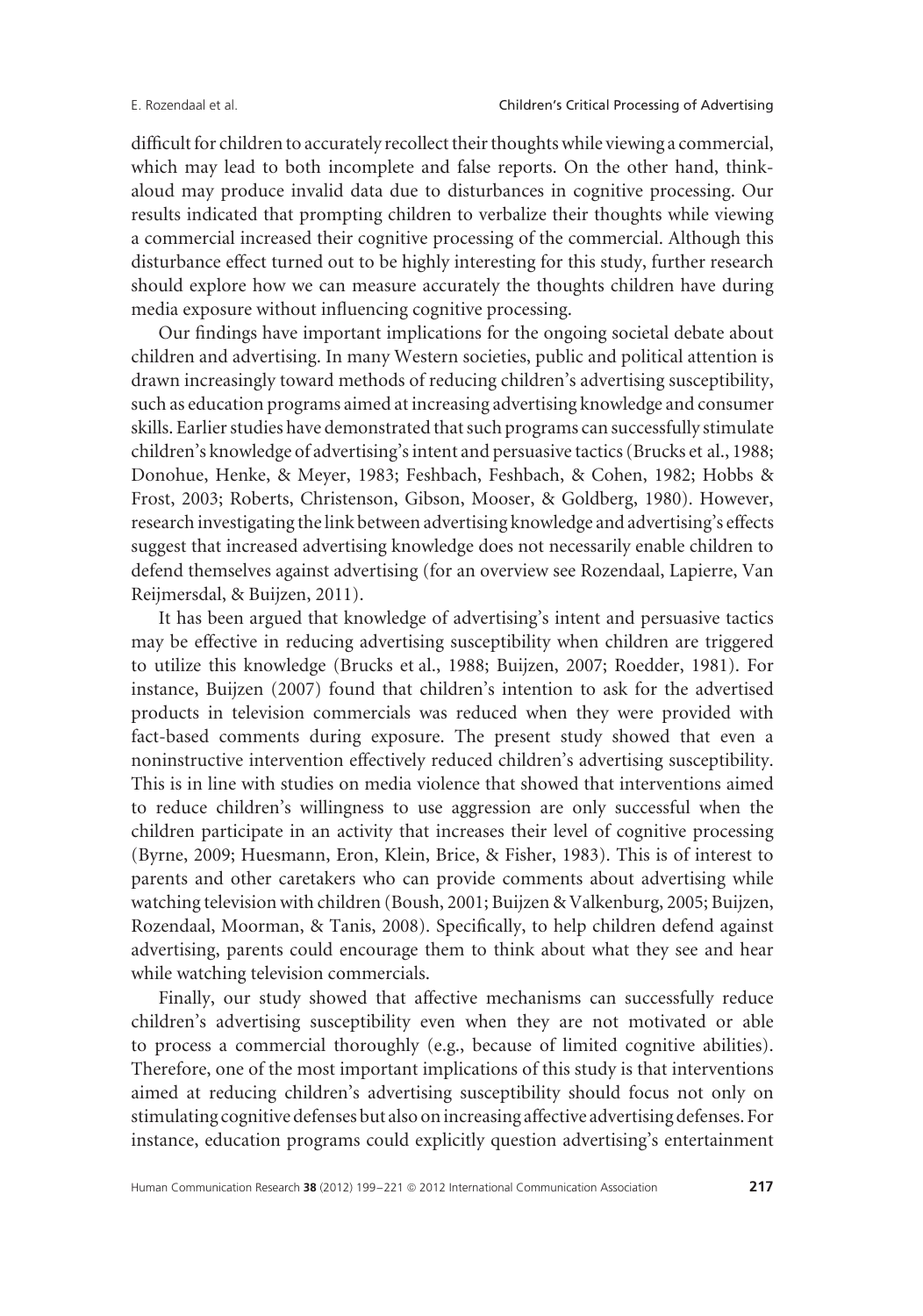value in order to install less favorable advertising attitudes. Prior studies on the effectiveness of media literacy interventions also indicate that such interventions are more successful when they are evaluative in nature (Byrne, 2009). Increasingly, many Western societies are encouraging the development of advertising intervention programs as a strategy to counteract advertising's influence. It is thus of great societal and political importance to understand what types of interventions (in terms of form and content) may be most beneficial in helping children to defend themselves against the persuasive appeal of advertising.

### **References**

- Arbuckle, J. L. (2008). *Amos 17.0 [Computer software].* Chicago, IL: SmallWaters.
- Batra, R., & Ray, M. (1986). Affective responses mediating acceptance of advertising. *Journal of Consumer Research*, **13**, 234–249.
- Blackwell, R. T., Galassi, J. P., Galassi, M. D., & Watson, T. E. (1985). Are cognitive assessment methods equal? A comparison of think aloud and thought listing. *Cognitive Therapy and Research*, **9**, 399–413.
- Boush, D. M. (2001). Mediating advertising effects. In J. Bryant, & J. A. Bryant (Eds.), *Television and the American family* (2nd ed., pp. 397–412). Mahwah, NJ: Erlbaum.
- Brown, S. P., & Stayman, D. M. (1992). Antecedents and consequences of attitude toward the ad: A meta-analysis. *Journal of Consumer Research*, **19**, 34–51.
- Browne, M. W., & Cudeck, R. (1992). Alternative ways of assessing model fit. *Sociological Methods and Research*, **21**, 230–258.
- Brucks, M., Armstrong, G. M., & Goldberg, M. E. (1988). Children's use of cognitive defenses against television advertising: A cognitive response approach. *Journal of Consumer Research*, **14**, 471–482.
- Buijzen, M. (2007). Reducing children's susceptibility to commercials: Mechanisms of factual and evaluative advertising interventions. *Media Psychology*, **9**, 411–430.
- Buijzen, M., Rozendaal, E., Moorman, M., & Tanis, M. (2008). Parent vs. child reports of parental advertising mediation: Exploring the meaning of agreement. *Journal of Broadcasting & Electronic Media*, **52**, 509–525.
- Buijzen, M., Schuurman, J., & Bomhof, E. (2008). Associations between children's television advertising exposure and their food consumption patterns: A household diary-survey study. *Appetite*, **50**, 231–239.
- Buijzen, M., & Valkenburg, P. M. (2003). The unintended effects of advertising: A parent–child survey. *Communication Research*, **30**, 483–503.
- Buijzen, M., & Valkenburg, P. M. (2005). Parental mediation of undesired advertising effects. *Journal of Broadcasting and Electronic Media*, **49**, 153–164.
- Buijzen, M., Van Reijmersdal, E. A., & Owen, L. H. (2010). Introducing the PCMC model: An investigative framework for young people's processing of commercial media content. *Communication Theory*, **20**, 427–450.
- Burton, S., & Lichtenstein, D. R. (1988). The effect of ad claims and ad context on attitude toward the advertisement. *Journal of Advertising*, **17**, 3–11.
- Byrne, B. M. (2001). *Structural equation modeling with AMOS: Basic concepts, applications and programming.* Mahwah, NJ: Erlbaum.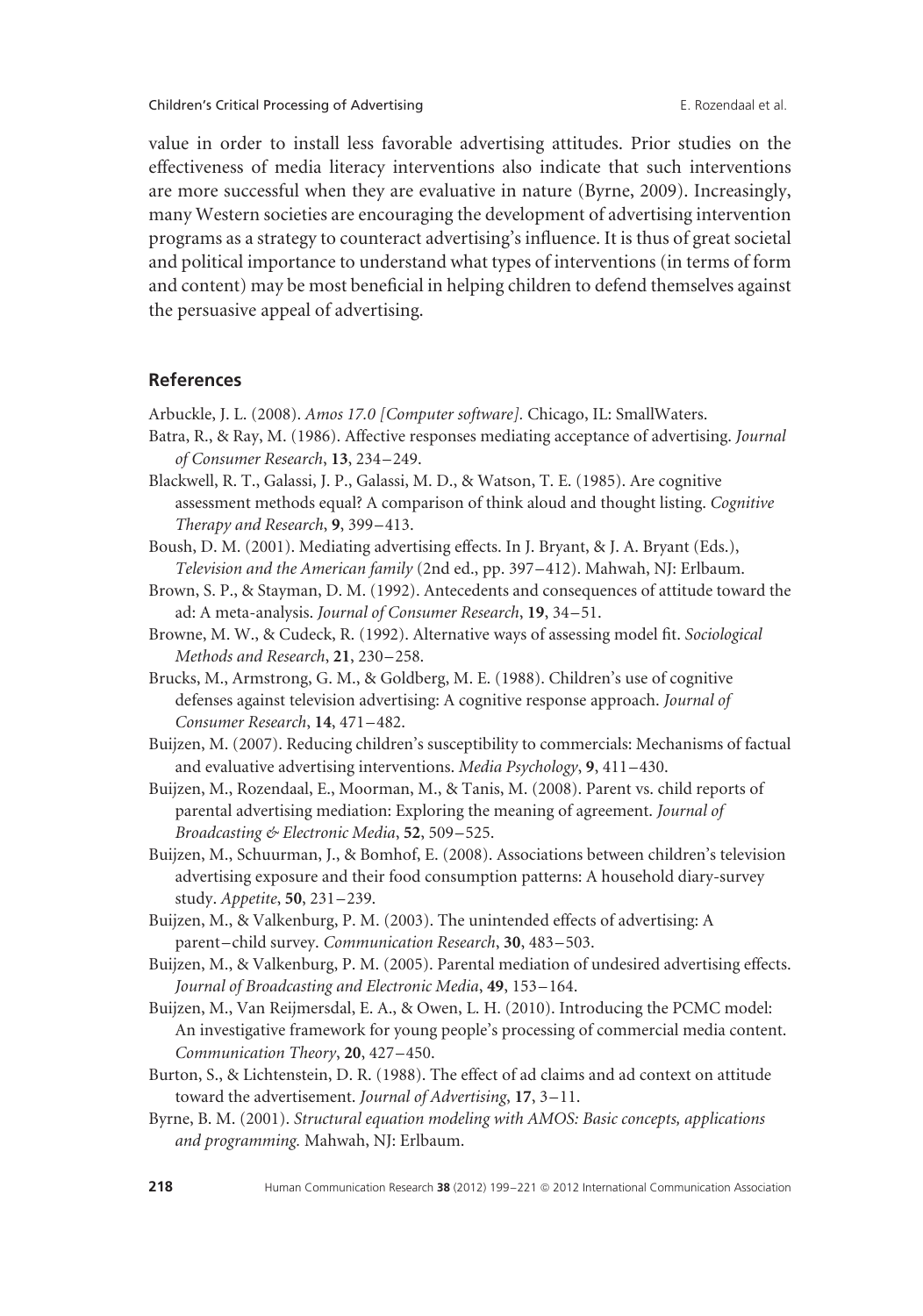- Byrne, S. (2009). Media literacy interventions: What makes them boom or boomerang? *Communication Education*, **58**, 1–14.
- Cacioppo, J. T., & Petty, R. (1981). Social psychological procedures for cognitive response assessment: The thought-listing technique. In T. V. Merluzzi, C. R. Glass, & M. Genest (Eds.), *Cognitive assessment.* New York: Guilford Press.
- Celuch, K. G., & Slama, M.(1995). Cognitive and affective components of Aad in a low motivation processing set. *Psychology & Marketing*, **12**, 45–55.
- Chernin, A. (2007). The relationship between children's knowledge of persuasive intent and persuasion: The case of televised food marketing. PhD Dissertation, University of Pennsylvania (UMI Publication No. AAT 3292015).
- Cohen, J. (1960). A coefficient of agreement for nominal scales. *Educational and Psychological Measurement*, **20**, 37–46.
- D'Alessio, M., Laghi, F., & Baiocco, R. (2009). Attitudes toward TV advertising: A measure for children. *Journal of Applied Developmental Psychology*, **30**, 409–418.
- Derbaix, C., & Pecheux, C. (2003). A new scale to assess children's attitude toward TV advertising. *Journal of Advertising Research*, **43**, 390–399.
- Donohue, T. R., Henke, L. L., & Meyer, T. P. (1983). Learning about television commercials: The impact of instructional units on children's perceptions of motive and intent. *Journal of Broadcasting*, **27**, 251–261.
- Ericsson, K. A., & Simon, H. A. (1993). *Protocol analysis: Verbal reports as data (revised ed.).* Cambridge, MA: MIT Press.
- Eveland, W. P., & Dunwoody, S. (2000). User control and structural isomorphism or disorientation and cognitive load? Learning from the web versus print. *Communication Research*, **28**, 48–78.
- Feshbach, S., Feshbach, N. D., & Cohen, S. E. (1982). Enhancing children's discrimination in response to television advertising: The effects of psychoeducational training in two elementary school-age groups. *Developmental Review*, **2**, 385–403.
- Friestad, P. M., & Wright, P. (1994). The persuasion knowledge model: How people cope with persuasion attempts. *Journal of Consumer Research*, **21**, 1–31.
- Genest, M., & Turk, D. C. (1981). Think-aloud approaches to cognitive assessment. In T. V. Merluzzi, C. R. Glass, & M. Genest (Eds.), *Cognitive assessment.* New York: Guilford.
- Huesmann, L. R., Eron, L. D., Klein, R., Brice, P., & Fisher, P. (1983). Mitigating the imitation of aggressive behaviors by changing children's attitudes about media violence. *Journal of Personality and Social Psychology*, **44**, 899–910.
- Hobbs, R., & Frost, R. (2003). Measuring the acquisition of media-literacy skills. *Reading Research Quarterly*, **38**, 330–355.
- Homer, P. M. (2006). Relationships among ad-induced affect, beliefs, and attitudes. *Journal of Advertising*, **35**, 35–51.
- Jacks, J. Z., & Cameron, K. A. (2003). Strategies for resisting persuasion. *Basic and Applied Social Psychology*, **25**, 145–161.
- John, D. R. (1999). Consumer socialization of children: A retrospective look at twenty-five years of research. *Journal of Consumer Research*, **26**, 183–213.
- Kunkel, D., Wilcox, B. L., Cantor, J., Palmer, E., Linn, S., & Dowrick, P. (2004). *Report of the APA task force on advertising and children*. Retrieved August 23, 2005, from the American Psychological Association Website: http://www.apa.org/releases/childrenads.pdf.
- Landis, J. R., & Koch, G. G. (1977). The measurement of observer agreement for categorical data. *Biometrics*, **33,** 159–174.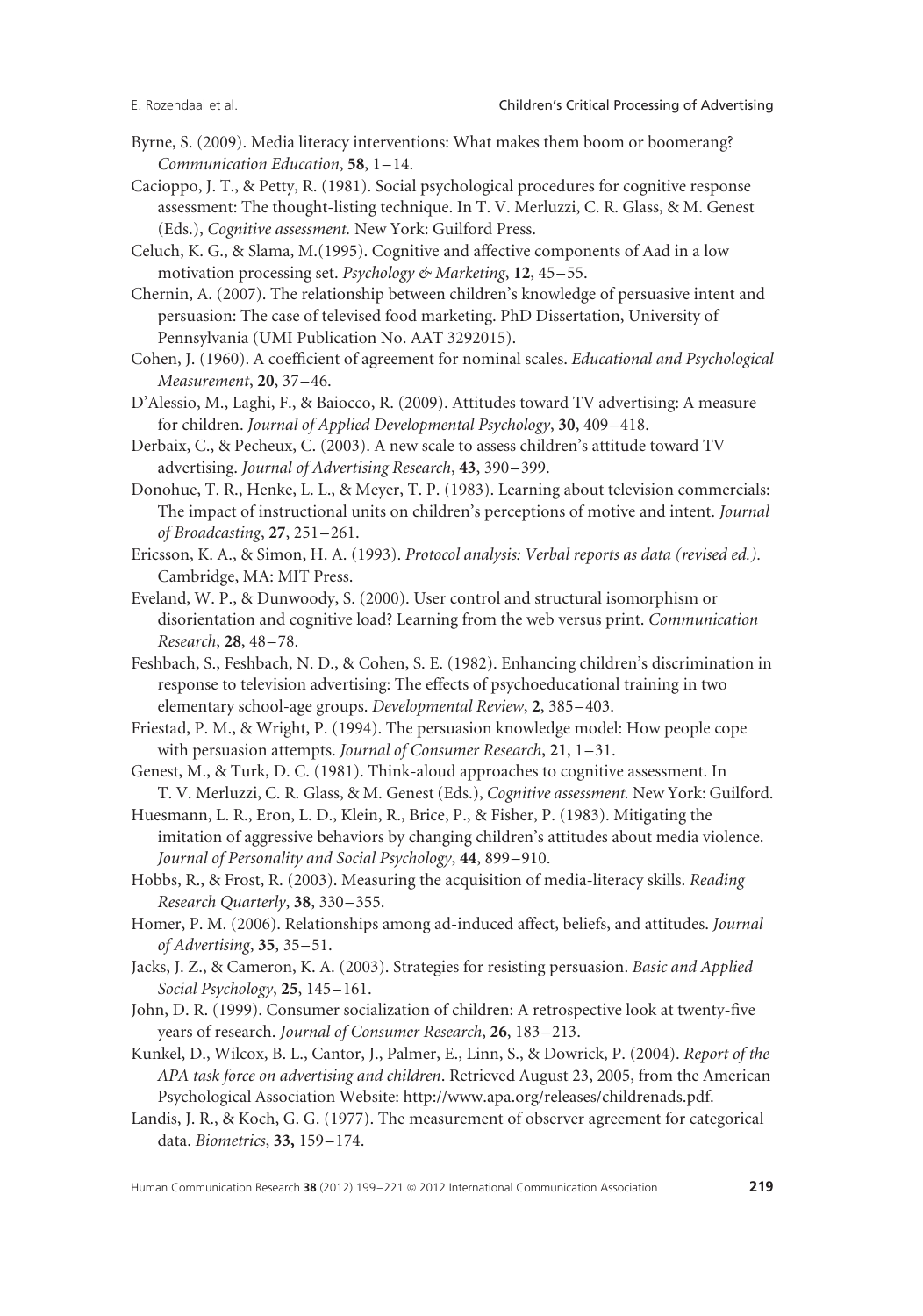- Lang, A. (2000). The limited capacity model of mediated message processing. *Journal of Communication*, **50**(1), 46–70.
- Livingstone, S., & Helsper, E. J. (2006). Does advertising literacy mediate the effects of advertising on children? A critical examination of two linked research literatures in relation to obesity and food choice. *Journal of Communication*, **56**, 560–584.
- Lodge, J., Tripp, G., & Harte, D. K. (2000). Think-aloud, thought-listing, and video-mediated recall procedures in the assessment of children's self-talk. *Cognitive Therapy and Research*, **24**, 399–418.
- MacKenzie, S. B., & Lutz, R. J. (1989). An empirical examination of the structural antecedents of attitude toward the ad in an advertising pretest context. *Journal of Marketing*, **53**, 48–65.
- MacKenzie, S. B., Lutz, R. J., & Belch, G. E. (1986). The role of attitude toward the ad as a mediator of advertising effectiveness: A test of competing explanations. *Journal of Marketing Research*, **23**, 130–143.
- Mallinckrodt, V., & Mizerski, D. (2007). The effects of playing an advergame on young children's perceptions, preferences, and requests. *Journal of Advertising*, **36**, 87–100.
- Moses, L. J., & Baldwin, D. A. (2005). What can the study of cognitive development reveal about children's ability to appreciate and cope with advertising? *Journal of Public Policy & Marketing*, **24**, 186–201.
- Obermiller, C., & Spangenberg, E. (1998). Development of a scale to measure consumer skepticism toward advertising. *Journal of Consumer Psychology*, **7**, 159–186.
- Pecheux, C., & Derbaix, C. (1999). Children and attitude toward the brand: A new measurement scale. *Journal of Advertising Research*, **39**, 19–27.
- Phelps, J. E., & Hoy, M. G. (1996). The Aad-Ab-PI relationship in children: The impact of brand familiarity and measurement timing. *Psychology & Marketing*, **13**, 77–105.
- Roberts, D. F., Christenson, P., Gibson, W. A., Mooser, L., & Goldberg, M. E. (1980). Developing discriminating consumers. *Journal of Communication*, 94–105.
- Roedder, D. L. (1981). Age differences in children's responses to television advertising: An information-processing approach. *Journal of Consumer Research*, **8**, 144–153.
- Rossiter, J. R., & Robertson, T. S. (1974). Children's TV commercials: Testing the defenses. *Journal of Communication*, **24**, 137–144.
- Rozendaal, E., Buijzen, M., & Valkenburg, P. M. (2009). Do children's cognitive defenses reduce their desire for advertised products? *Communications: The European Journal of Communication Research*, **34**, 287–303.
- Rozendaal, E., Buijzen, M., & Valkenburg, P. M. (2010). Comparing children's and adults' cognitive advertising competences in the Netherlands. *Journal of Children and Media*, **4**, 77–89.
- Rozendaal, E., Buijzen, M., & Valkenburg, P. M. (2011). Children's understanding of advertisers' persuasive tactics. *International Journal of Advertising*, **30**(2), 329–350.
- Rozendaal, E., Lapierre, M. A., Van Reijmersdal, E. A., & Buijzen, M. (2011). Reconsidering advertising literacy as a defense against advertising effects. *Media Psychology,* **14**, 333–354.
- Russo, J. E., Johnson, E. J., & Stephens, D. L. (1989). The validity of verbal methods. *Memory and Cognition*, **17**, 759–769.
- Salomon, G. (1984). Television is "easy" and print is "tough": The differential investment of mental effort in learning as a function of perceptions and attributions. *Journal of Educational Psychology*, **76**, 647–658.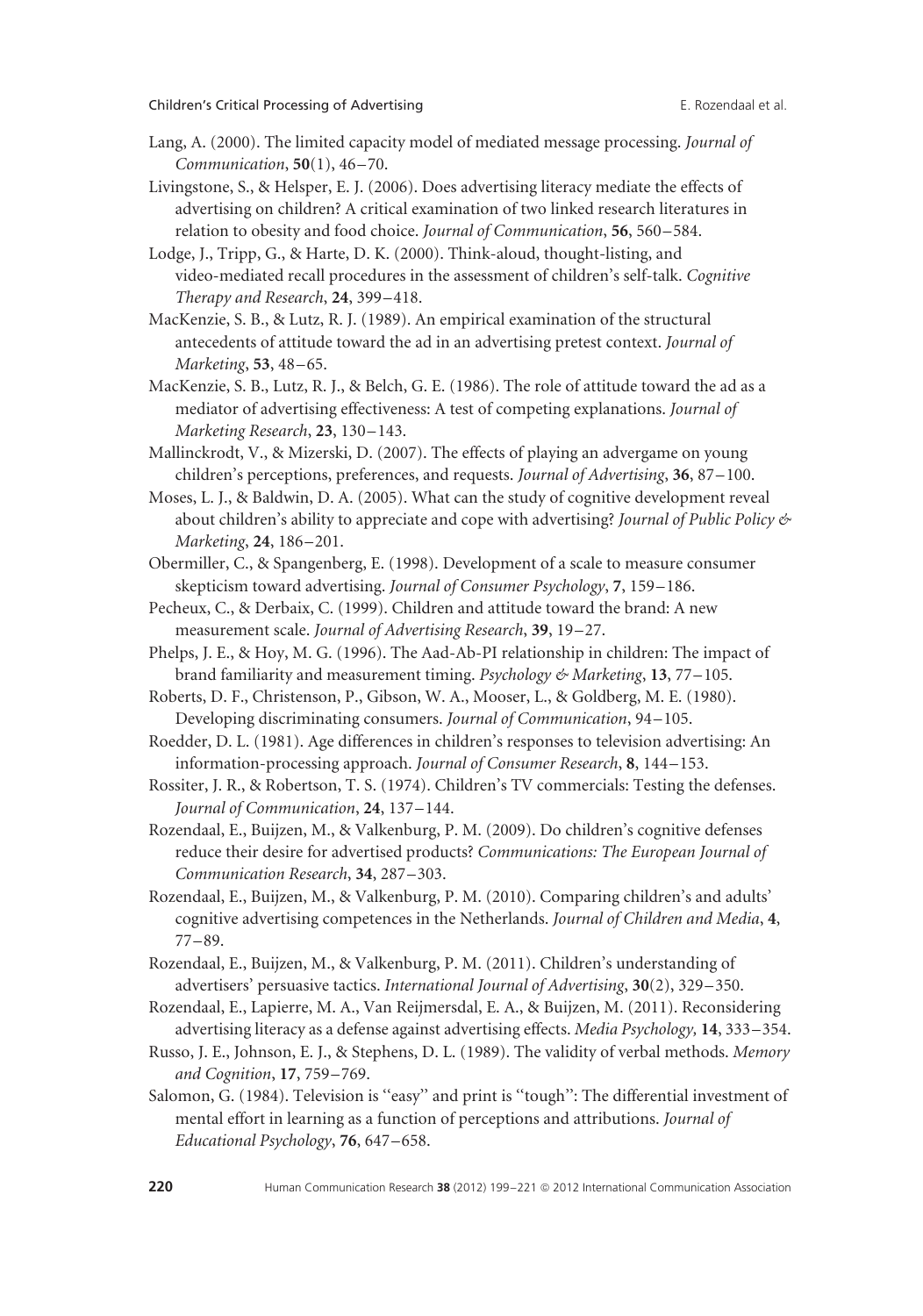- Schwarz, N., & Clore, G. (1983). Mood, misattribution, and judgments of well-being: Informative and directive functions of affective states. *Journal of Personality and Social Psychology*, **45**, 523–523.
- Shapiro, M. A. (1994). Think-aloud and thought-list procedures in investigating mental processes. In A. Lang (Ed.), *Measuring psychological responses to media messages* (pp. 1–14). Hillsdale, NJ: Erlbaum.
- Van Someren, M. W., Barnard, Y. F., & Sandberg, J. A. C. (1994). *The think-aloud method: A practical guide to modeling cognitive processes.* London: Academic Press.
- Wells, G. L., & Windschitl, P. D. (1999). Stimulus sampling and social psychological experimentation. *Personality and Social Psychology Bulletin*, **25**, 1115–1125.
- Wright, P. L. (1973). The cognitive processes mediating the acceptance of advertising. *Journal of Marketing Research*, **10**, 53–62.
- Wright, P. L. (1980). Message-evoked thoughts: Persuasion research using thought verbalizations. *Journal or Consumer Research*, **7**, 151–175.
- Zuwerink, J. R., & Devine, P. G. (1996). Attitude importance and resistance to persuasion: It's not just the thought that counts. *Journal of Personality and Social Psychology*, **70**, 931–944.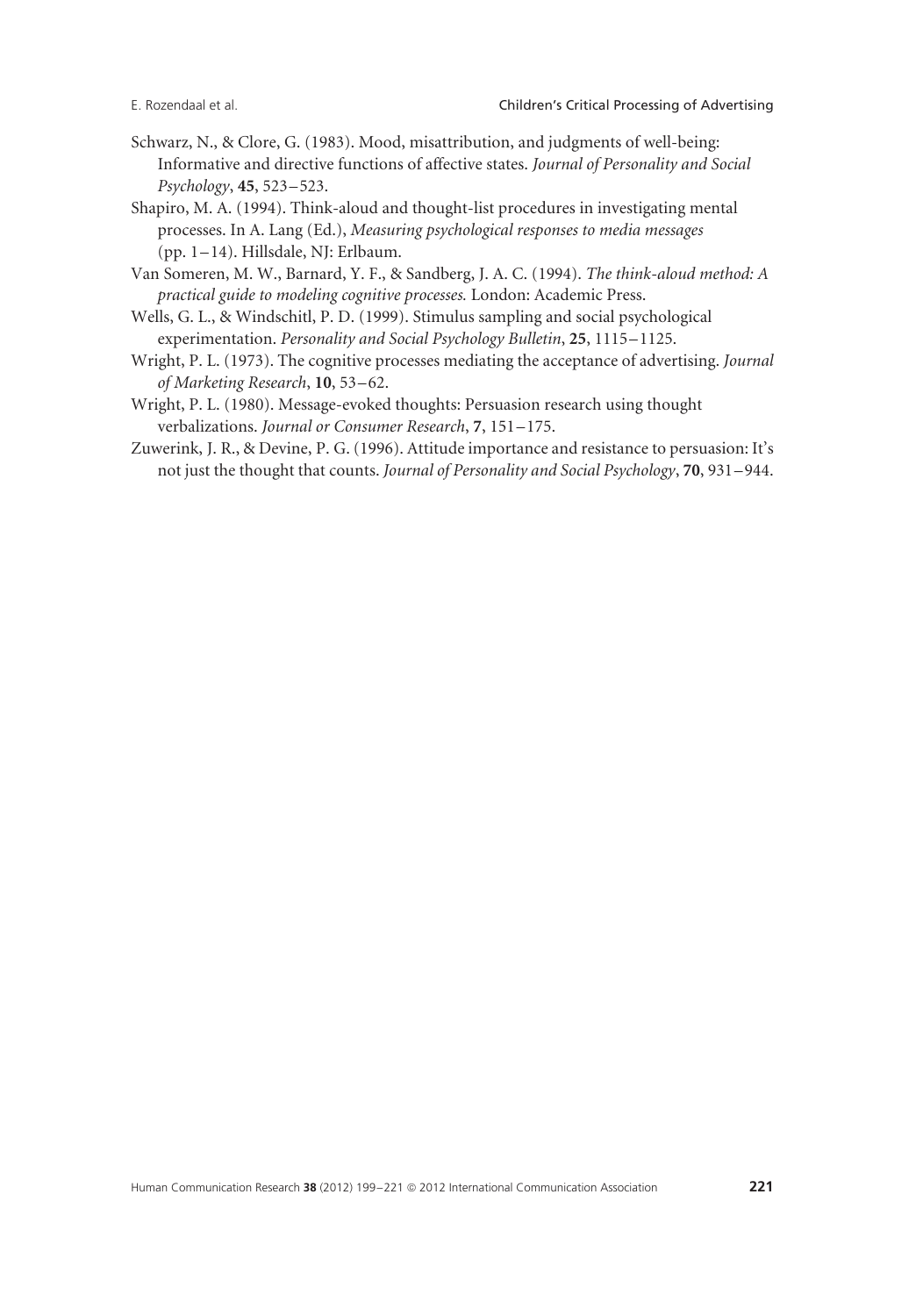有声思考过程比思想罗列法更能够增加儿童对广告的批判性认知 【摘要:】

本研究旨在发展和测试一个儿童对广告的批判性处理的模型。在该模型中,我们假设 了两条路径——认知和情感路径,来减少广告的易感性(即品牌态度)。我们通过两种不 同的思想表达过程(即有声思考和思想罗列)对这两条路径进行比较。对 8-12 岁儿童 (N= 163)进行的结构方程模型测试显示,对有声思考过程组中的儿童,认知和情感的 路径都成功地减少广告的易感性。但是,对思想罗列组的儿童,只有情感路径有效。这些 结果表明说出思想过程能够增加儿童批判性处理广告的动机和能力。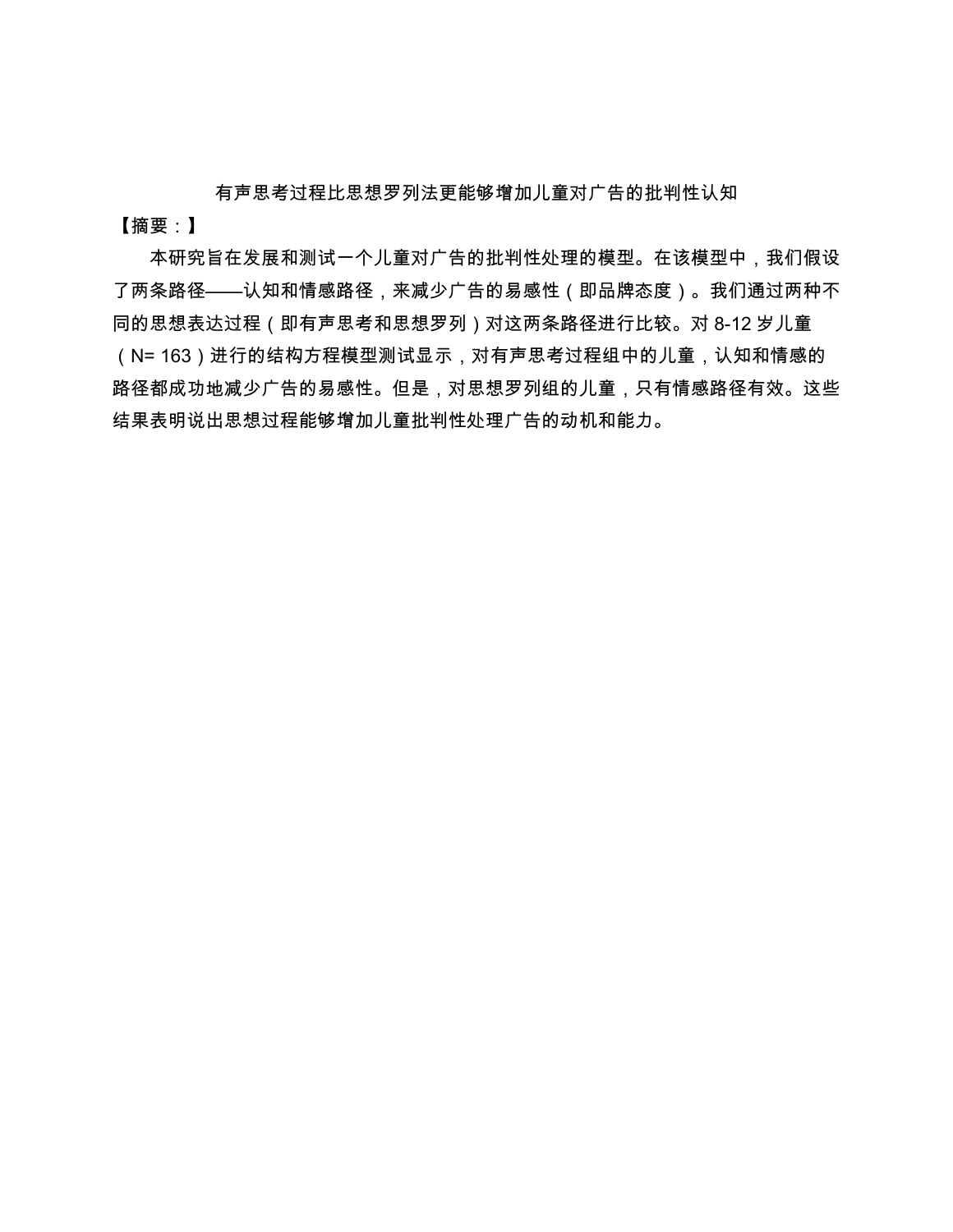Il est mieux de penser à voix haute que de lister ses pensées pour accentuer le traitement critique de la publicité chez les enfants

L'objectif de cette étude était de développer et tester un modèle du traitement critique de la publicité chez les enfants. Dans ce modèle, deux chemins vers une réduction de la susceptibilité à la publicité (c.-à-d. l'attitude envers les marques) ont été supposés : un chemin cognitif et un chemin affectif. Ces chemins ont été comparés dans le cadre de deux différents processus de verbalisation de la pensée (penser à voix haute ou lister ses pensées). Le modèle a été testé auprès d'un échantillon d'enfants de 8 à 12 ans (N = 163). Une modélisation par équation structurelle a révélé que, pour les enfants du groupe « penser à voix haute », tant le chemin cognitif que le chemin affectif réussissaient à réduire la susceptibilité à la publicité. Toutefois, chez les enfants du groupe « lister ses pensées », seul le chemin affectif était efficace. Ces résultats suggèrent que penser à voix haute augmente la motivation des enfants et leur capacité à traiter la publicité d'un œil critique.

Mots clés : enfants, persuasion, traitement de la publicité, connaissances de la publicité, verbalisation de la pensée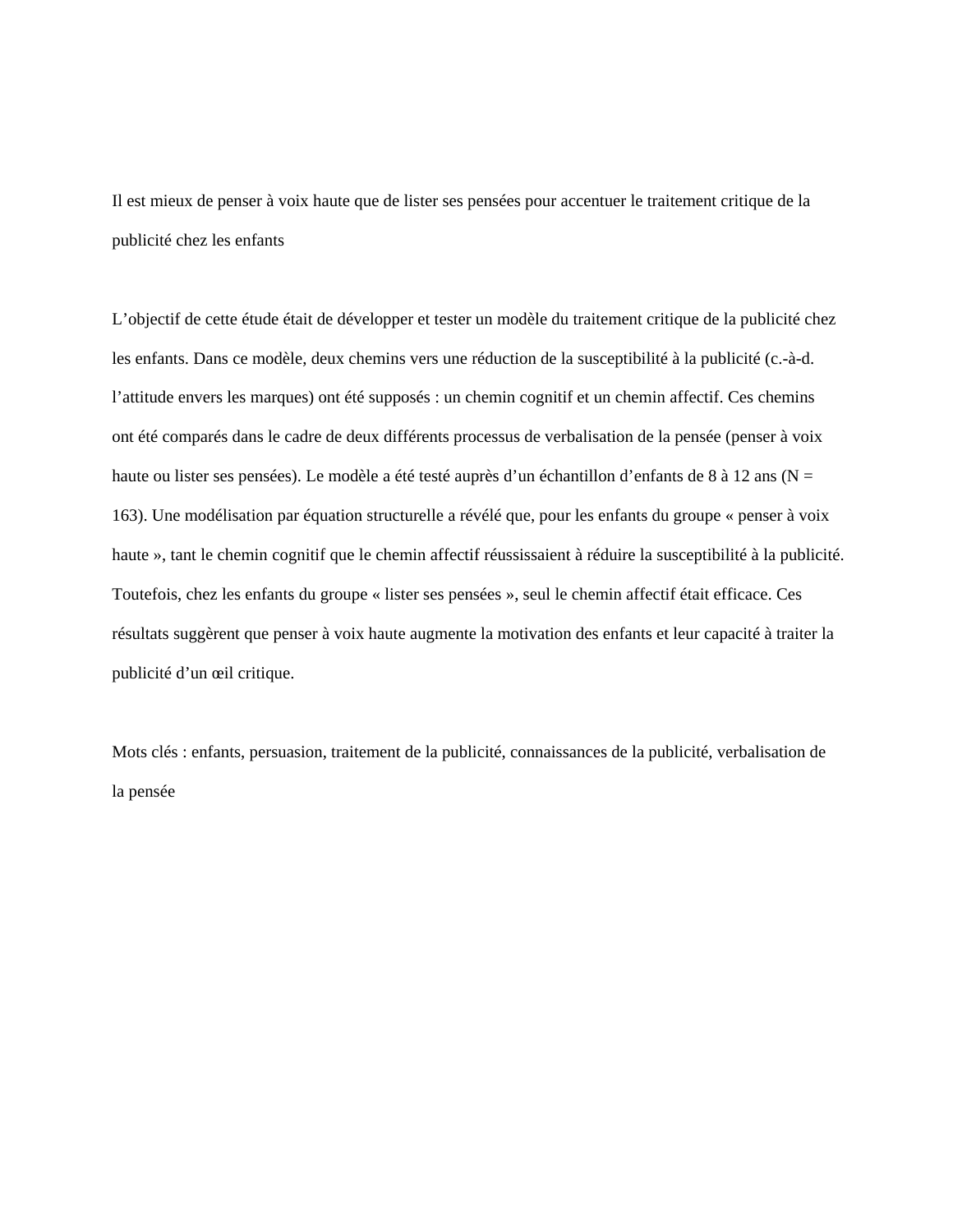Überlegenheit der Methode des Lauten Denkens gegenüber Thought-Listing hinsichtlich der Verbesserung der kritischen Verarbeitung von Werbung durch Kinder

Ziel der Studie war es, ein Modell zu entwickeln und zu testen, dass die kritische Verarbeitung von Werbung durch Kinder beschreibt. In diesem Modell werden zwei Pfade zur Reduktion der Empfänglichkeit für Werbung (z.B. Einstellung zur Werbung) postuliert: ein kognitiver und ein affektiver Pfad. Diese beiden Pfade werden hinsichtlich zweier verschiedener Gedankenverbalisierungsprozesse (Lautes Denken und Thought-Listing) verglichen. Das Modell wurde an einer Stichprobe von 8-12- Jährigen Kindern (N=163) getestet. Strukturgleichungsmodelle zeigten, dass für Kinder in der Gruppe des Lauten Denkens beide Pfade, sowohl der kognitive als auch der affektive Pfad, erfolgreich die Empfänglichkeit für Werbung reduzieren konnte. Für Kinder in der Thought-Listing-Gruppe war nur der affektive Pfad effektiv. Diese Ergebnisse deuten darauf hin, dass der Prozess des Lauten Denkens die Motivation und Fähigkeit der Kinder erhöht, Werbung kritisch zu verarbeiten.

Schlüsselbegriffe: Kinder, Persuasion, Verarbeitung von Werbung, Werbewissen, Verbalisierung von Gedanken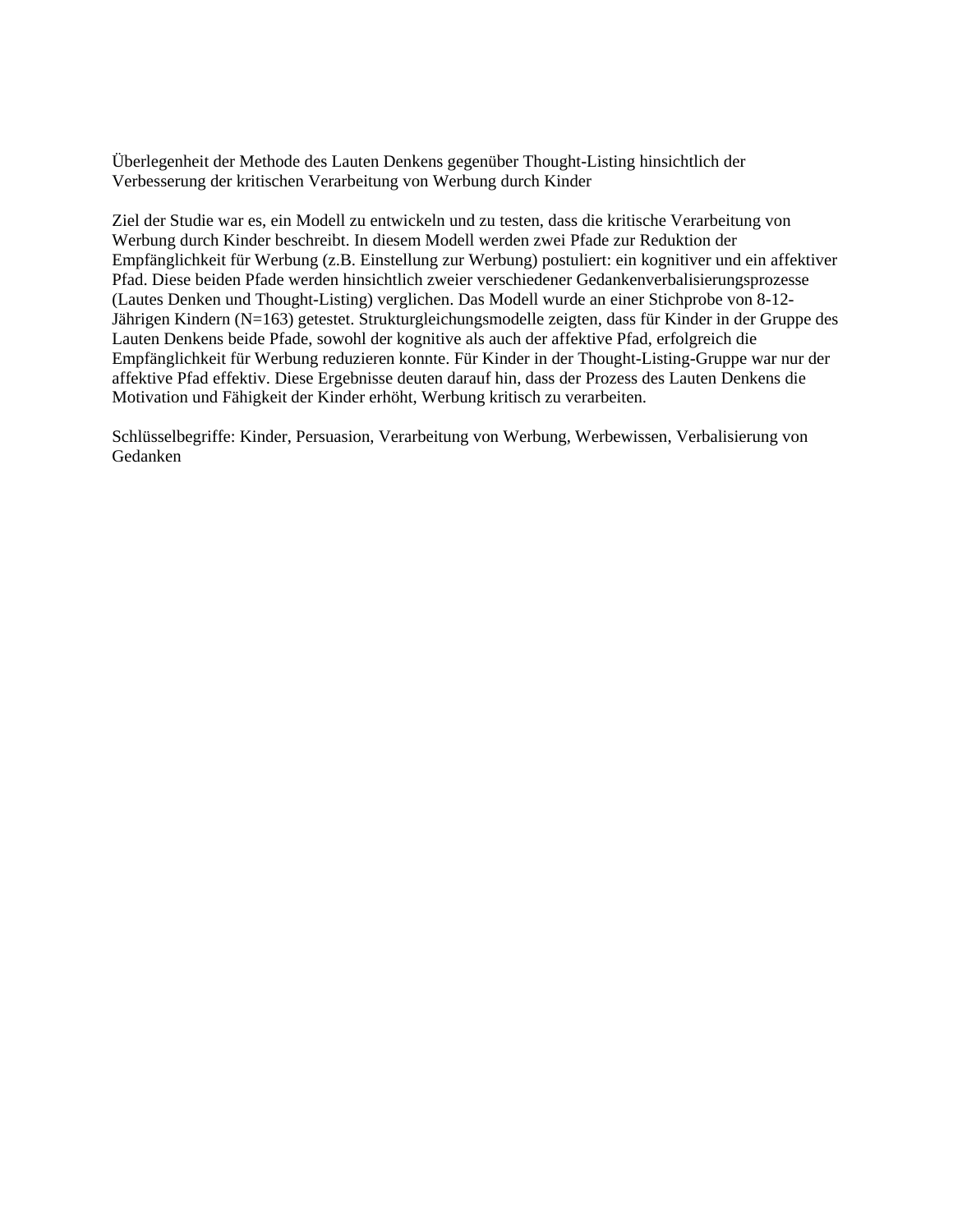어린이들의 광고의 비판적 과정을 증가시키는데 있어 생각하면서 듣기보다 생각하면서 소리내기 과정의 우수성에 관한 연구

본 연구의 목적은 어린이들의 광고의 비판적 과정의 모델을 발전시키고 테스트하는데 있다. 이러한 모델내에서, 광고의 감수적 요인을 저하시키는 두가지 요소들이 가정되었는데, 그들은 인지적 그리고 정서적 경로이다. 이러한 경로들은 두가지 사고-소리화 과정 (사고하면서 소리내기와 생각하면서 듣기)을 위해 비교되었다. 본 모델은 8-12 학년 학생 163 명을 대상으로 실시되었다. 구조 방정식 모형은 생각하면서 소리내기 집단의 어린이들에게서는 인지적 그리고 정서적 경로들이 광고의 감수성을 감소시키는데 있어 성공적인 것으로 나타났다. 그러나 생각하면서 듣기 집단에서의 어린이들에게는 정서적 요소만이 효과적이었다. 이러한 발견들은 생각하면서 소리내는 과정이 광고를 비판적으로 보는데 있어 어린이들의 동기와 능력을 발전시킨다는 것을 보여주는 것이라고 할 수 있다.